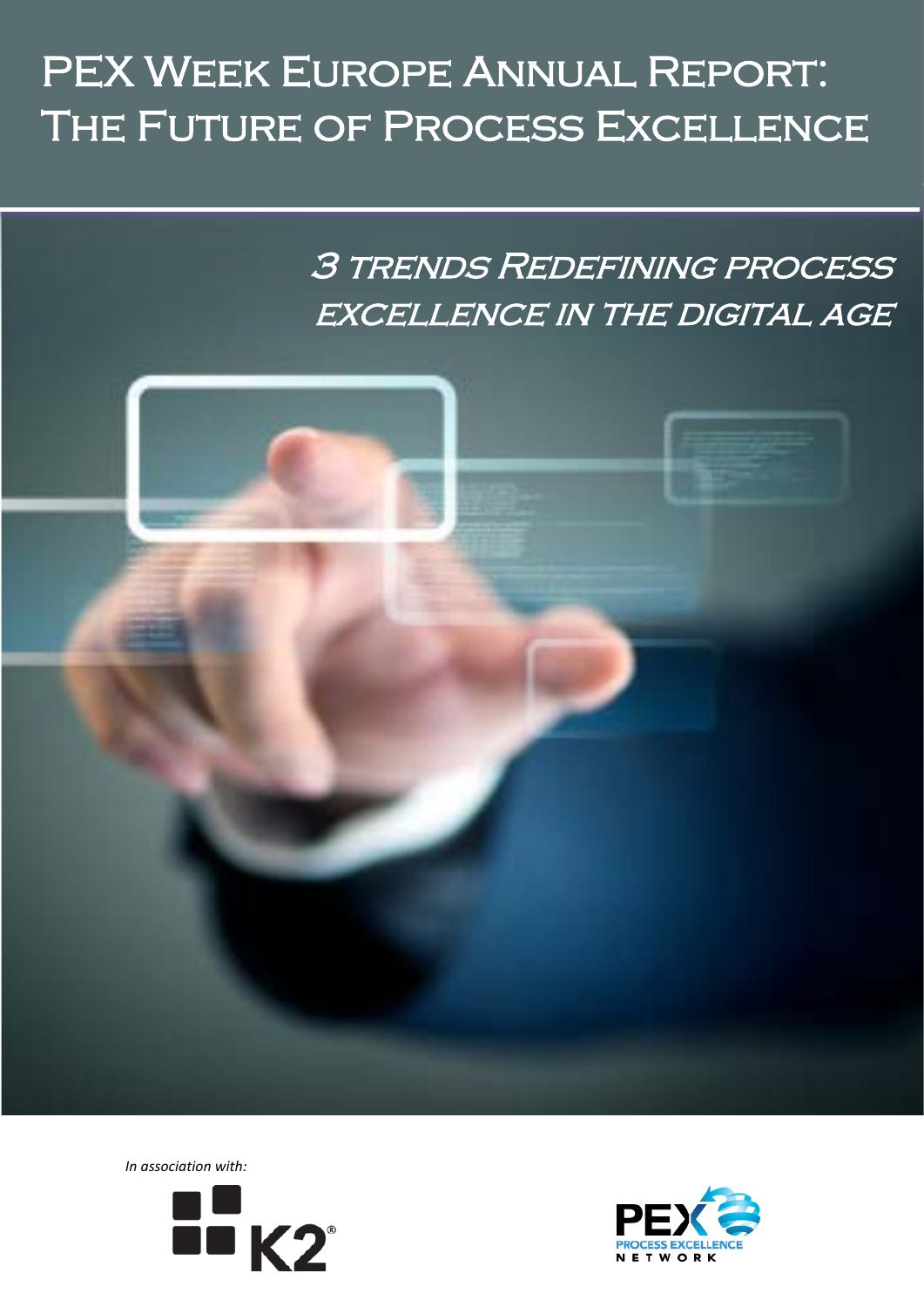# TABLE OF CONTENTS

## **CONTENTS**



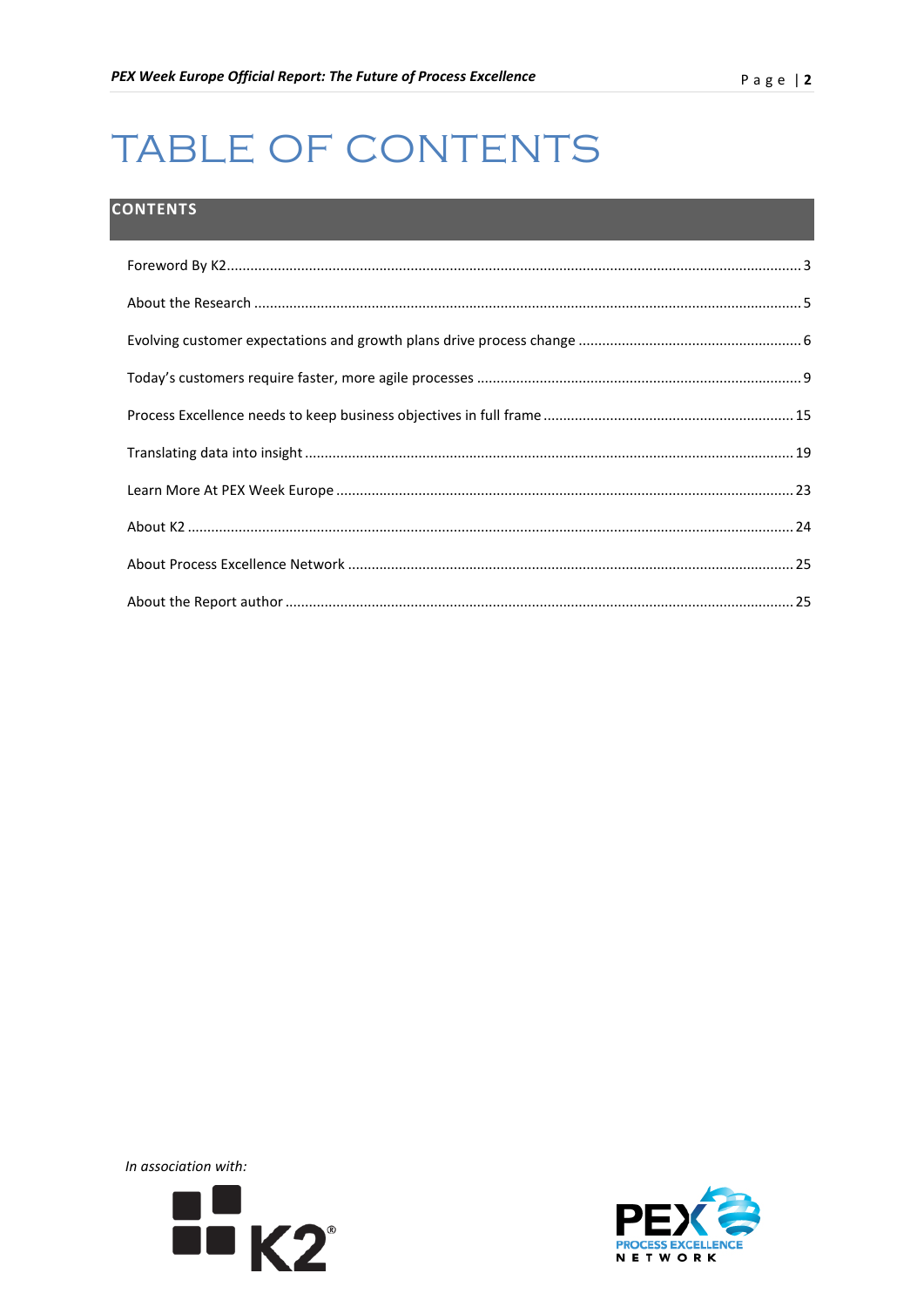# INTRODUCTION

## <span id="page-2-0"></span>**FOREWORD BY K2**



The nature of work has changed dramatically over the past decade. We've watched as our customers have pushed the boundaries of the "art of the possible" to transform their companies with applications that connect people to information and work, anywhere and at any time.

We believe the future is about digital processes. It's about the data that supports these processes. It's about making the process visible through technology and reporting. And it's about giving the business greater control to quickly adjust processes and the technology that supports them. Ultimately, it's about how execution at the process level helps to enable business strategy and make stronger, more competitive organisations for the future.

That's why we're proud to be supporting this research by the PEX Network into the future of process excellence.



*Dennis Parker, Senior Vice President EMEA, K2*

**Like what you see? Sign up for your free membership at www.pexnetwork.com today to become part of the world's fastest growing process excellence community. Follow us on twitter: @PEXNetwork**





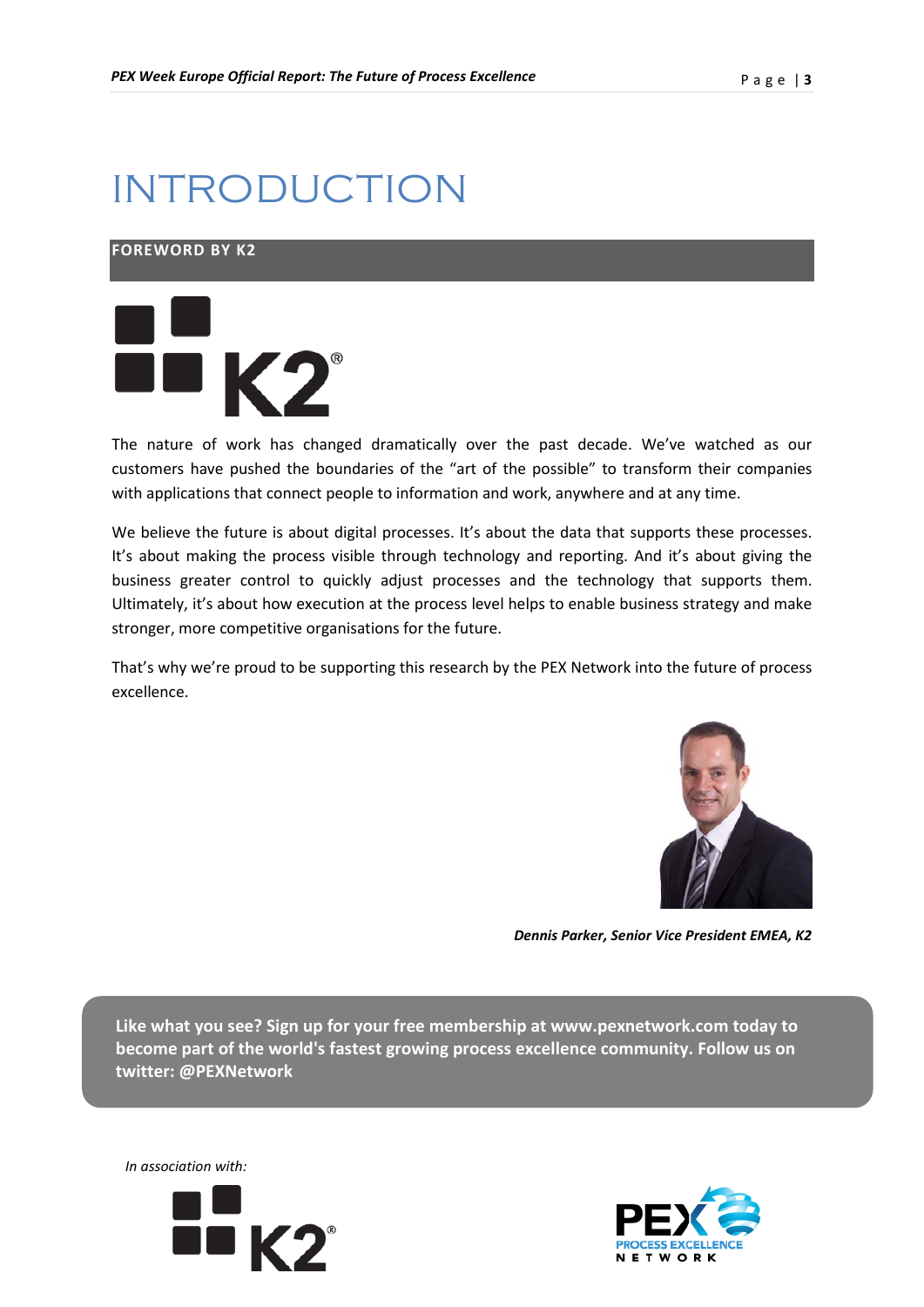## EXECUTIVE SUMMARY

Over the last few decades, information technology has transformed virtually all aspects of our lives. Companies have moved from largely analogue, manual workplaces to an increasing reliance upon computers to get work done. The hum of a server and tap of computer keyboards is now the sound of labour in many modern offices.

In parallel, consumer technology has advanced rapidly. Consumers now have tiny telephones they carry around with them that have more powerful computers in them than the large mainframes of several decades ago.

The collision of these two factors – increasingly ITenabled workplaces and the transfer of vast computing power to everyday citizens – means that the role of process excellence is arguably becoming both more important and increasingly complicated. Customers now have more information at their fingertips than ever before – and they're prepared to use it to find the company that delivers the best quality-to-price ratio. But organizations themselves consist of increasingly complex IT and technology architectures upon which customers, employees and processes – both manual and digital - intersect.

Meanwhile, approaches to process excellence came of age last century as the rise of mass manufacturing demanded greater control over processes to produce reliably good results for reasonable costs.

These approaches to process excellence have since

spread to virtually all industries under the banner of many different methodologies – Business Process Management, Enterprise Architecture, Lean, Six Sigma, Total Quality Management, Statistical Process Control. Regardless of what it is called the fundamental purpose of Process Excellence remains the same: it is about systematically improving the way work gets done in our organizations. Information technology has increasingly played a role, automating repetitive processes, reducing human error, and enabling entirely new ways of working.

Traditional methods to process excellence remain relevant to confront the challenges of the twentyfirst century. But with the rise of IT and the increasing competitive and market pressures upon businesses, there are 3 key trends emerging on how process professionals are adapting their approaches to meet the new demands being placed on their businesses: 1) Customer-focussed 2) Fast & Agile 3) Strategically Aligned.

Increasingly, companies are looking to data to give them the critical edge over the competition by getting a better understanding of customers and enabling the business to better anticipate demand or new markets niches. However, the vast majority of respondents (90%) say their companies are suffering from some form of data challenge – an issue that will need to be addressed before companies can start to reap the benefits of new technological capabilities that enable the analysis of vast data sets.

## **Key Findings**

- *In association with:*  drivers of process excellence like quality, efficiency A focus on business growth and changing customer expectations is driving process change within organizations, leading to an increased focus on speed and agility in addition to the traditional and reducing costs
- Process excellence teams are getting "faster" focussing on shorter, high impact projects to deliver value to the business quickly
- **Process excellence approaches are becoming** increasingly pragmatic to focus business outcomes and adapting a wide range of process improvement tools and techniques to suit the business environment
- Respondents see significant opportunities for process improvement in the on-going digitisation (conversion of information from analogue to digital) of our businesses and believe that process professionals should play a greater role in IT projects. Nearly one quarter of respondents indicated they have investment plans in workflow automation within the next 12-18 months.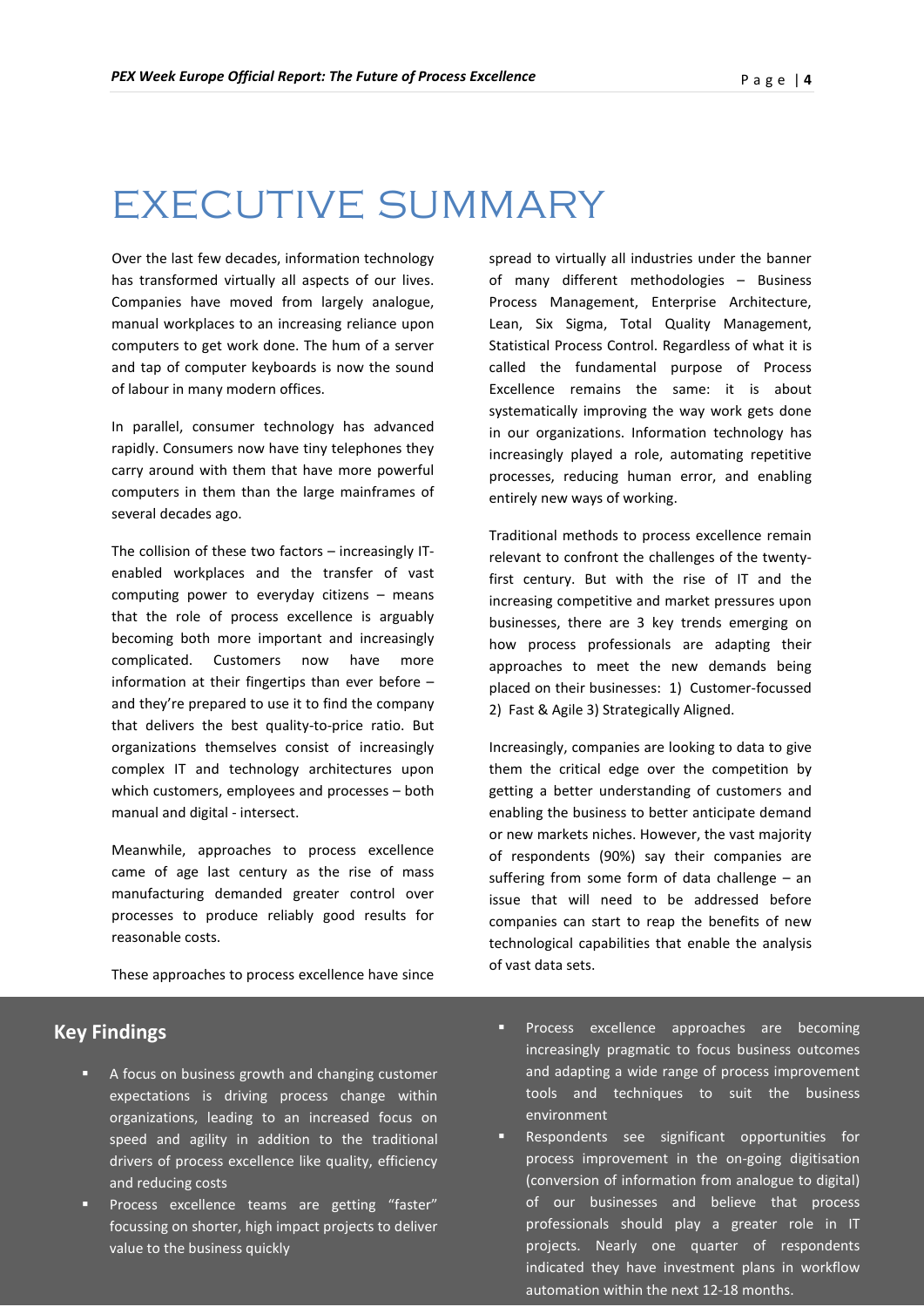### **ABOUT THE RESEARCH**

PEX Network conducted this research, carried out in association with K2, to better understand emerging trends in process excellence as companies respond to the challenges of the twenty-first century: an increasing pace of change, the ubiquity of IT-enabled processes, and the rise of a new breed of digitally networked consumer. The research was conducted to understand better how companies are starting to adapt and adjust their process excellence approaches to respond to these new realities.

An in-depth online survey was conducted in February 2013 to which 929 process professionals responded. Further in-depth telephone interviews were conducted with selected individuals. Where possible, the survey results have been benchmarked with similar surveys conducted by PEX Network in 2011 and 2005.

The bulk of participants in the survey were from North America or Europe (more than 70% of the total). However, Asia and Pacific Nations also represented a relatively large and growing percentage of respondents. Manufacturing, financial services, business & consulting services, telecommunication and healthcare topped the list for industry representation.

*A presentation containing full survey results (without analysis) can also be downloaded here: <http://goo.gl/xBNRv>*





*Chart 1: Industries represented by survey respondents*



*Chart 2: Geographies of survey respondents*

*Chart 3: Job titles represented by survey respondents*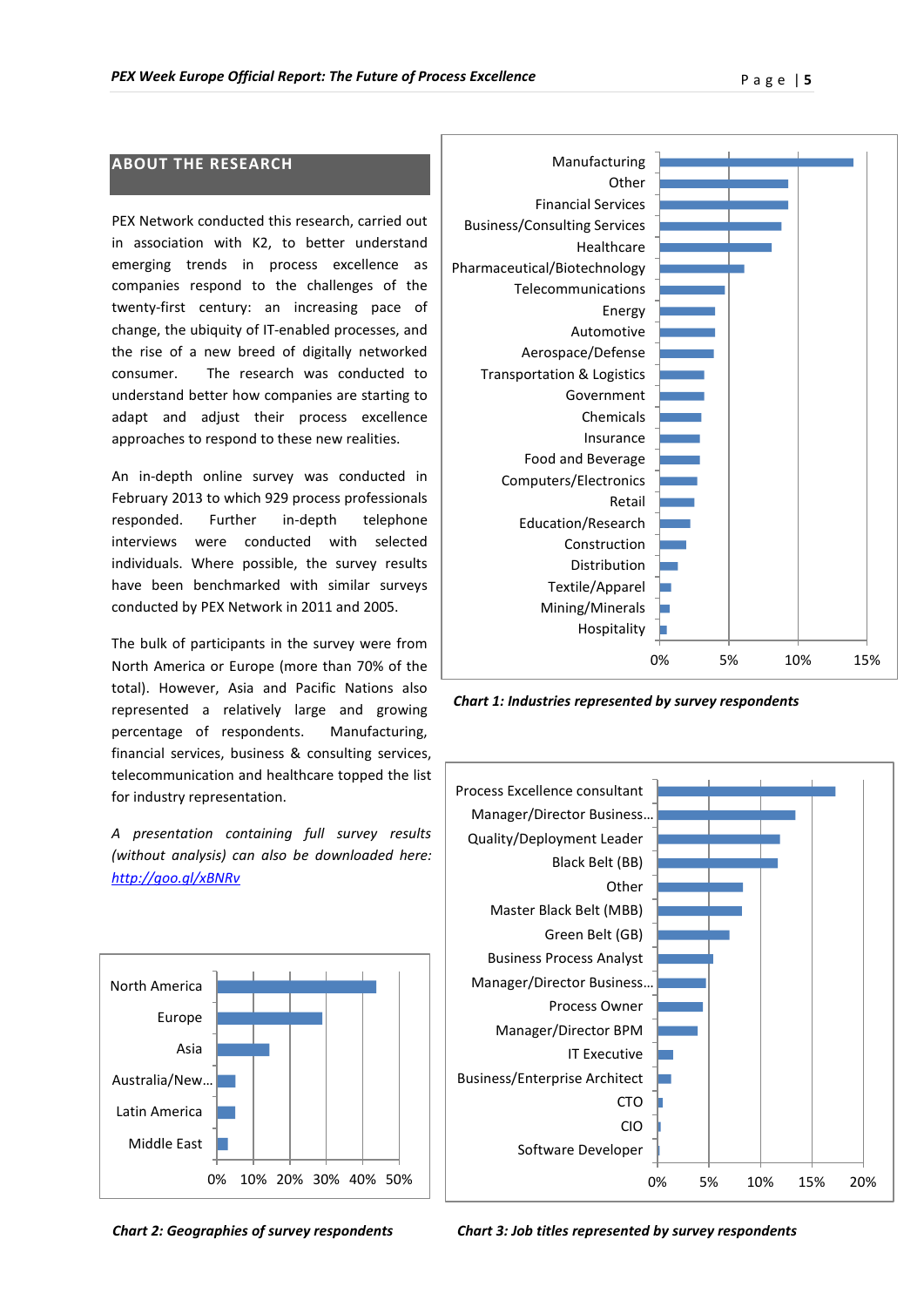# TREND #1: INCREASINGLY CUSTOMER-FOCUSED

#### <span id="page-5-0"></span>**EVOLVING CUSTOMER EXPECTATIONS AND GROWTH PLANS DRIVE PROCESS CHANGE**

Companies have always had to adapt to changing circumstances. New technologies, competitive threats, government regulations and many other variables mean that companies must continually evolve their products and services to meet new market dynamics. Process professionals, in turn, must devise ways of supporting the business throughout this transformation cycle.

Different industries will have varying drivers for process change. Regulation is more likely to be of key importance within industries such as banking or government, for instance, and a merger and acquisition will, for a time, require the focus of the process teams within the company to adapt work

practices for the newly created entity.

In 2013, the top three overall drivers of process change cited by survey respondents were *business growth plans*, *changing customer expectations* and *competitive threats* (see chart 4 below). That the top drivers of process change are market-focused is indicative of the tough operating environment that companies are currently facing.

Recent International Monetary Fund (IMF) World Economic reports, for instance, make gloomy reading. Although the latest **IMF update** (January 2013) projects that global growth will accelerate, this is largely driven by strong performance in emerging economies. In the euro-zone the



**Chart 4: What's driving process change at your organization?**



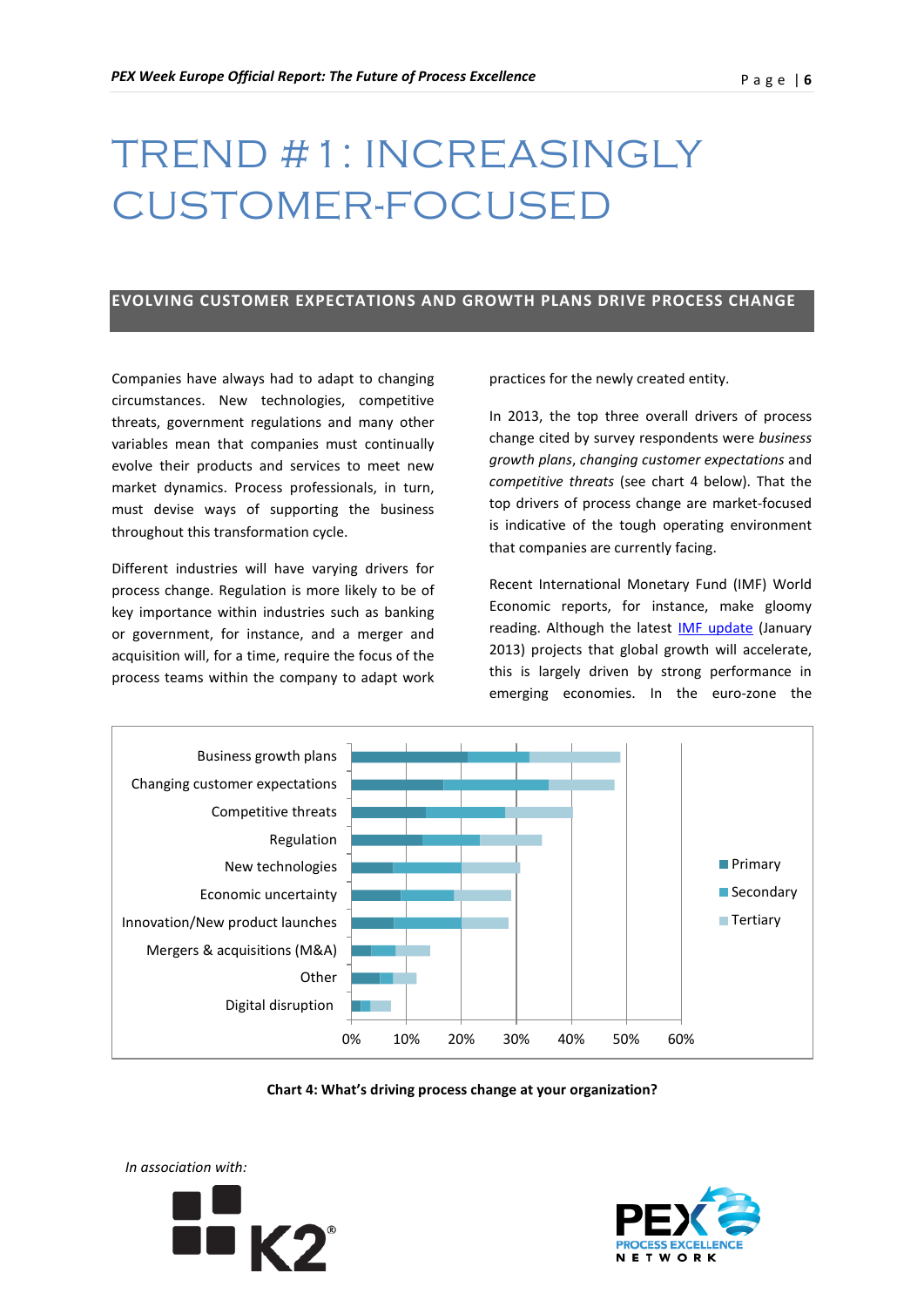economy is expected to contract by 0.2% in 2013 and in the United States a modest rise of only 2% is anticipated.

Despite the gloomy outlook for economic growth, Bob Norris, Senior Business Integration Lead at accountancy firm Deloitte, isn't surprised that process excellence programmes are driven by plans for business growth. "In an economy where capital is tight, the way you can fund growth is by driving efficiency and effectiveness," he says. "Process Excellence is a lever within the company's control [to drive business growth]."

The increasing focus upon the customer is also an offshoot of this continued economic pressure. Companies cannot afford to miss the mark on what their customers want; the margin for error in a tough economy is narrower.

"Today's customers have a lot more information available to them and there is a greater difference in their requirements" says Jatinder Brainch, Lean Programme Manager at Zurich Insurance, one of the world's largest insurance companies. "For example, Baby Boomers and Generation X are different to the Millennials - who are not afraid to vote with their feet. That means we have to be more aware of what customers want and be flexible and agile to meet the greater variation of requirements."

Mark Robinson, Change Consultant at the University of St Andrews in Scotland, echoes that sentiment.

"Everything is very competitive at the moment," he says. He explains that as the university market has become increasingly global in outlook – universities must now compete for students from around the world – creating a unique student experience has become critical to setting the university apart.

"We want to make the processes as invisible as possible so that students can focus on their education and their learning experience and

*48.9% of survey respondents selected "business growth plans" as one of the top three drivers of process change while 47.9% selected "changing customer expectations".*

minimize their engagement with administration," says Robinson, adding that process improvement also means that the university can "free up resources to focus even more on delivering a high quality experience for all stakeholders, not just students."

Increasingly, even very traditional – governmentrun or highly regulated - industries are looking outwards to focus on their customers in anticipation of a time when customers will have greater opportunity of choice.

Alex Russell-Rutherford, Continuous Improvement Team Manager and Business Improvement Analyst at Severn Trent Water – a UK-based water supplier - says that the company is undergoing a major cultural shift from a "historic 'Water Board mentality' of jobs for life" to a focus where the industry is all about the customer.

"We're working hard on becoming a brand that people would choose to have as their supplier and would recommend," says Russell-Rutherford. He adds that while customers in the United Kingdom don't currently have the option to choose water suppliers, the company wants to be well ahead of the curve so when the market does open up they will retain their customer base.

Traditional quality metrics remain important in all this but customers have come to expect them as the de facto standard.





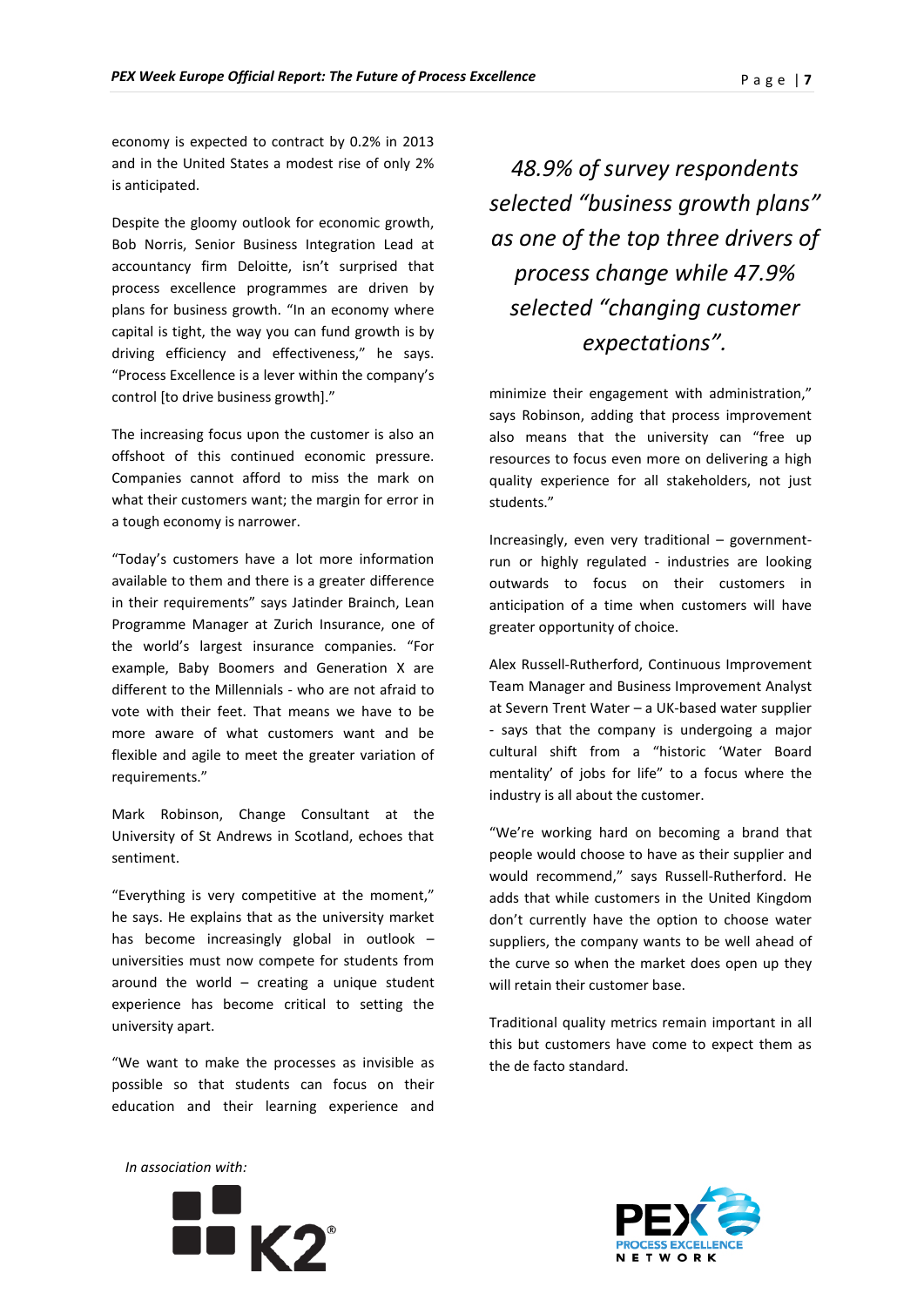"Customers are looking for more value in what they get. In other words they want better results for cheaper costs," says David McGee, Manager, ITS Performance Excellence at the Catholic Health Initiative, the second largest non-profit healthcare organization in the United States. "Customers may not talk about Sigma levels or other things but what they will understand is that they ordered something and they didn't get it."

But companies that wish to excel need to go beyond what customers see as the nuts and bolts of service delivery – which Steve Guns, Director, Division Quality at John Deere Financial refers to the "functional requirements" – and move

towards focusing on the overall experience that the company is delivering to customers.

"When we shifted to looking at the customer experience – opening it up to the customer a bit more, basing it on the net promoter score - we really start zeroing in on the things that we are doing that might be pleasing customers or might be upsetting them," he says. "Even though the functional things we might be doing are just fine cycle time, lack of defects, etc. – there might still be something that's bothering them and that's the focus on experience."

*In association with: Generation X are different to the Millennials - who are not afraid to vote with "Today's customers have a lot more information available to them and there is a greater difference in their requirements. For example, Baby Boomers and their feet. That means we have to be more aware of what customers want and be flexible and agile to meet the greater variation of requirements."* 

- *Jatinder Brainch, Lean Programme Manager at Zurich Insurance*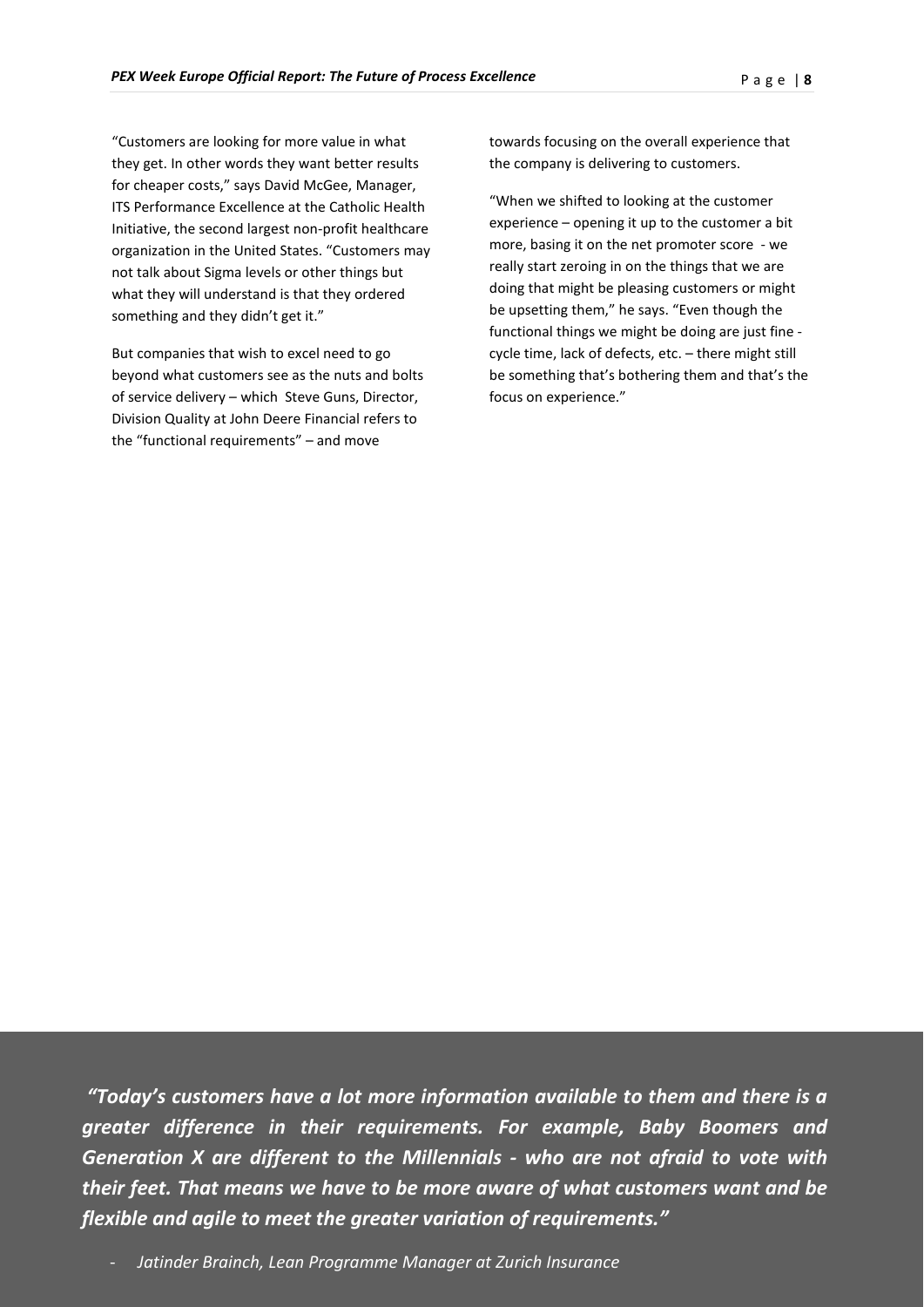## TREND #2: FAST & AGILE

### <span id="page-8-0"></span>**TODAY'S CUSTOMERS REQUIRE FASTER, MORE AGILE PROCESSES**

Companies may be becoming more aware of how critical it is to maintain a laser-like focus on customer requirements and enhancing the customer experience. However, customer requirements are shifting rapidly in today's world of digital technology. Customers want things faster, in a form that is more customized to them – and they want to be able to consume it as painlessly as possible.

"There is more of a need for instantaneous gratification from the customer's perspective," says Bob Norris from Deloitte. "Technology is driving that expectation, but it also means that increasingly we're able to deliver on that expectation from a technology standpoint."

Klaus Bertelsen, Kaizen Manager at a Danish manufacturer, agrees that speed is becoming

increasingly important to customers who are factoring it in as part of the overall buying process.

"The price question will never go away but service and lead time are becoming more critical regardless of what industry you're in," he says. "If you order something over the web you want it quickly. For us in a manufacturing environment, lead time is becoming key."

For process professionals this means an increasing need for speed and agility: rapid project delivery, flexibility to adapt to changing circumstances, and collaboration with IT to both process and technology solutions to business challenges.

#### **Rapid Project Delivery:**

In many organizations the average length of a



#### **Chart 5: What is the average length of process improvement projects at your organization?**

*\*Projects Less than 30 days not measured in earlier surveys*



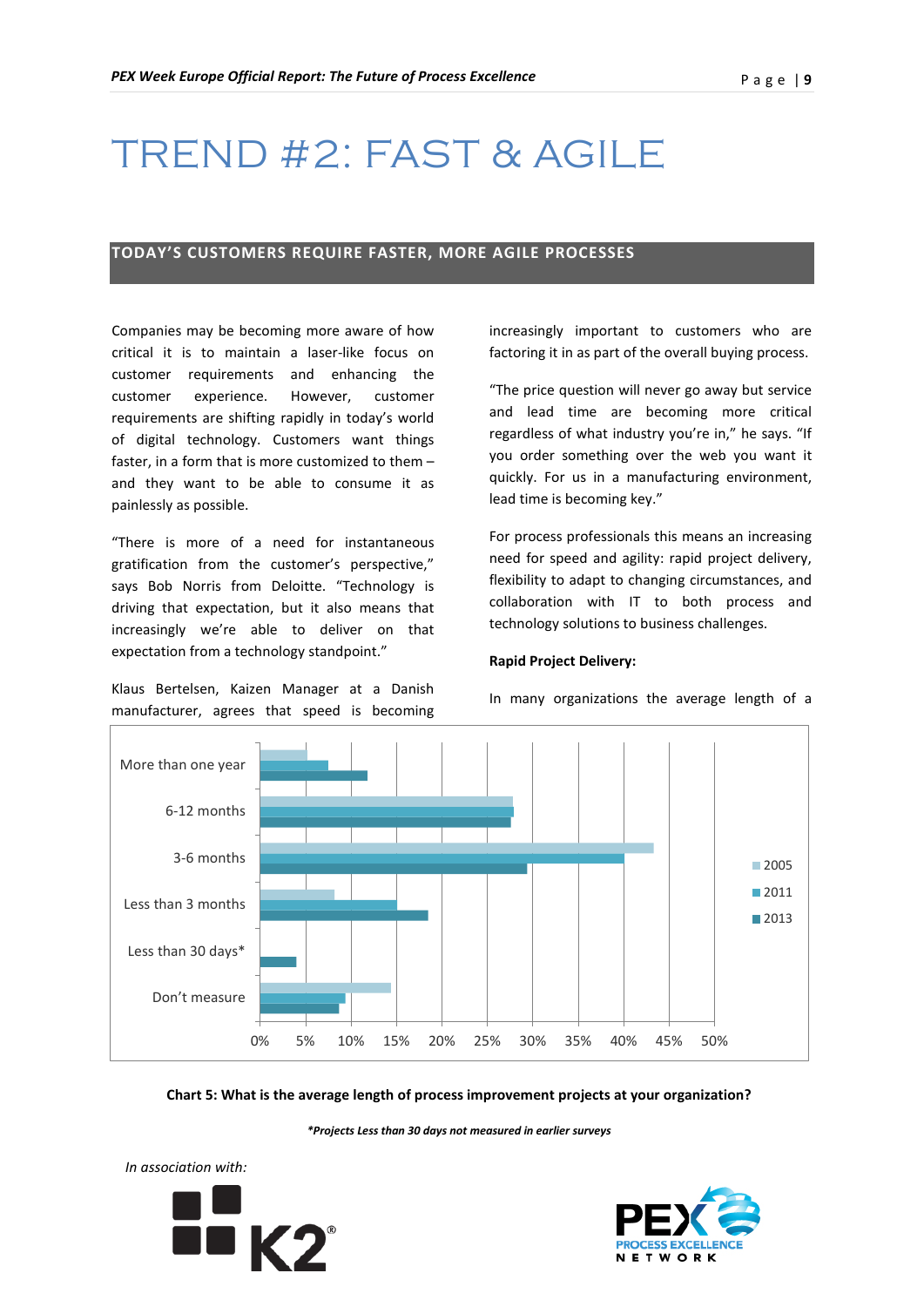process improvement project has been steadily decreasing since similar surveys conducted by PEX Network in 2005 and 2011. Today, over 20% of respondents reported that the average project took 3 months or less, up from under 10% in 2005.

"It used to be that process improvement projects would take between 4-6 months to get done. Now, management doesn't have the patience to wait for the benefits," says Bob Norris from Deloitte. "The implication for process improvement is significant. How can you drive a rapid accelerated process improvement methodology that satisfies that need to realize identified benefits quickly with changes owned and implemented?"

Delphine Telboul, a GE-certified Lean Six Sigma Black Belt, agrees.

"You have to really demonstrate the benefits really, very quickly," she says. "If you drive your stakeholders on the journey of DMAIC and your stakeholders are not experiencing the control phase quickly, you may find them losing interest."

One response is that companies are sharpening their focus on which projects they select and are moving towards shorter projects that deliver benefits quickly.

"It's being more specific about problem statements and making them limited enough, maybe as part of a bigger project or as an isolated project. But you conclude them and move onto the next," says Klaus Bertelsen. "It's really about prioritizing the project portfolio and bringing forward the ones with the biggest impact and completing them sooner rather than having a bunch of projects open that go on and on forever."

The other approach being adopted by companies is pushing improvement tools out enterprise-wide so that individuals can make smaller, incremental improvements within their area of work. This is one of the approaches favoured by Ronni Hall, Senior Lean Six Sigma Programme & Operations Manager, Global Services at Lenovo.

*"There is more of a need for instantaneous gratification from the customer's perspective. Technology is driving that expectation, but it also means that increasingly we're able to deliver on that expectation from a technology standpoint."*

## - *Bob Norris, Business Integration Lead at Deloitte*

"I run an average of 300-400 projects in my programme a year and the majority of those are yellow belt," she says. That puts improvement capability into the hands of all employees with minimal training enabling lots of smaller improvements.

"Once they start to see that they can really take the initiative and they can take something and make it better than it already is they get excited," she says.

#### **Flexibility in approach:**

This focus on smaller, more rapid iterative changes reflects the fast-evolving environments that companies find themselves operating within. Priorities change, new threats or opportunities emerge, and the ability to quickly adapt has become key to survival. Approaches to process improvement and management need to evolve with this focus on flexibility and adapting rapidly to changing circumstances.

"You have to be willing to adapt so what you may have chartered out in the beginning may need to be adjusted based on customer feedback, customer input, changing market dynamics," says Ronni Hall from Lenovo.

Simon Dennis, Head of the Business Management System at Fujitsu UK, says that it also means the





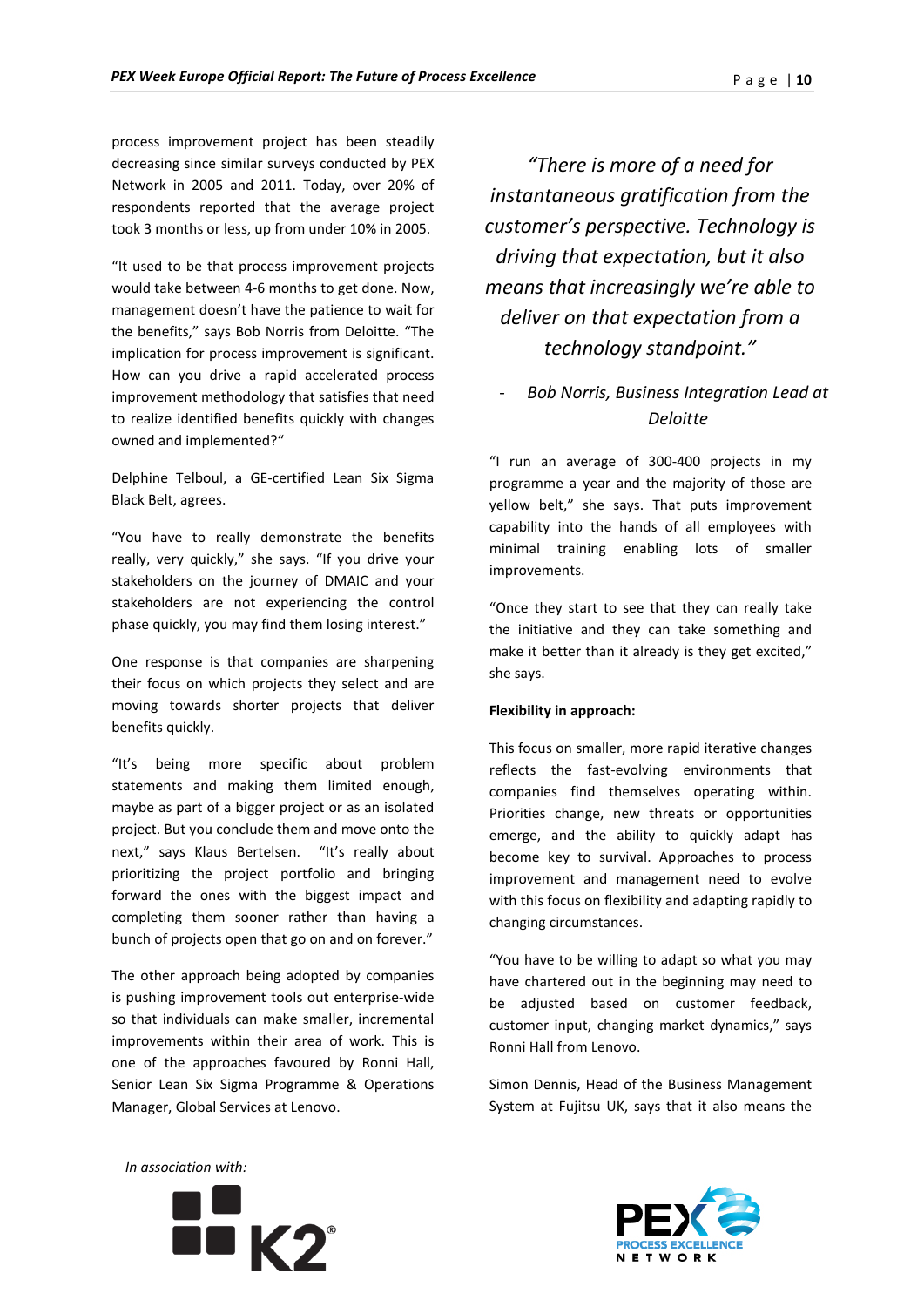way that we view processes – as static entities to be documented and filed away – needs to rapidly evolve.

"Years ago, processes were well documented and well maintained but they weren't living or breathing. In order to change a process you had to convene a meeting, have a big discussion about it, write up the new process, get it approved and then it would go into practice," says Dennis. "Customers are becoming more agile and dynamic and we have to respond to that and make our process improvement more agile and dynamic."

#### **Digitisation and automation:**

Process automation and digitisation (the ongoing process of converting analogue information into digital, which is more advanced in some industries than others) are two more technologically-based



**Chart 6: Do you agree with the statement that digitisation (conversion of analogue information into digital) is creating significant opportunities for process improvement?**

methods that companies can exploit to enable faster processing times.

As Dennis Parker, SVP EMEA of K2, observes a



*Chart 7: What are your technology investment plans for your process excellence programme in the next 2 years?*



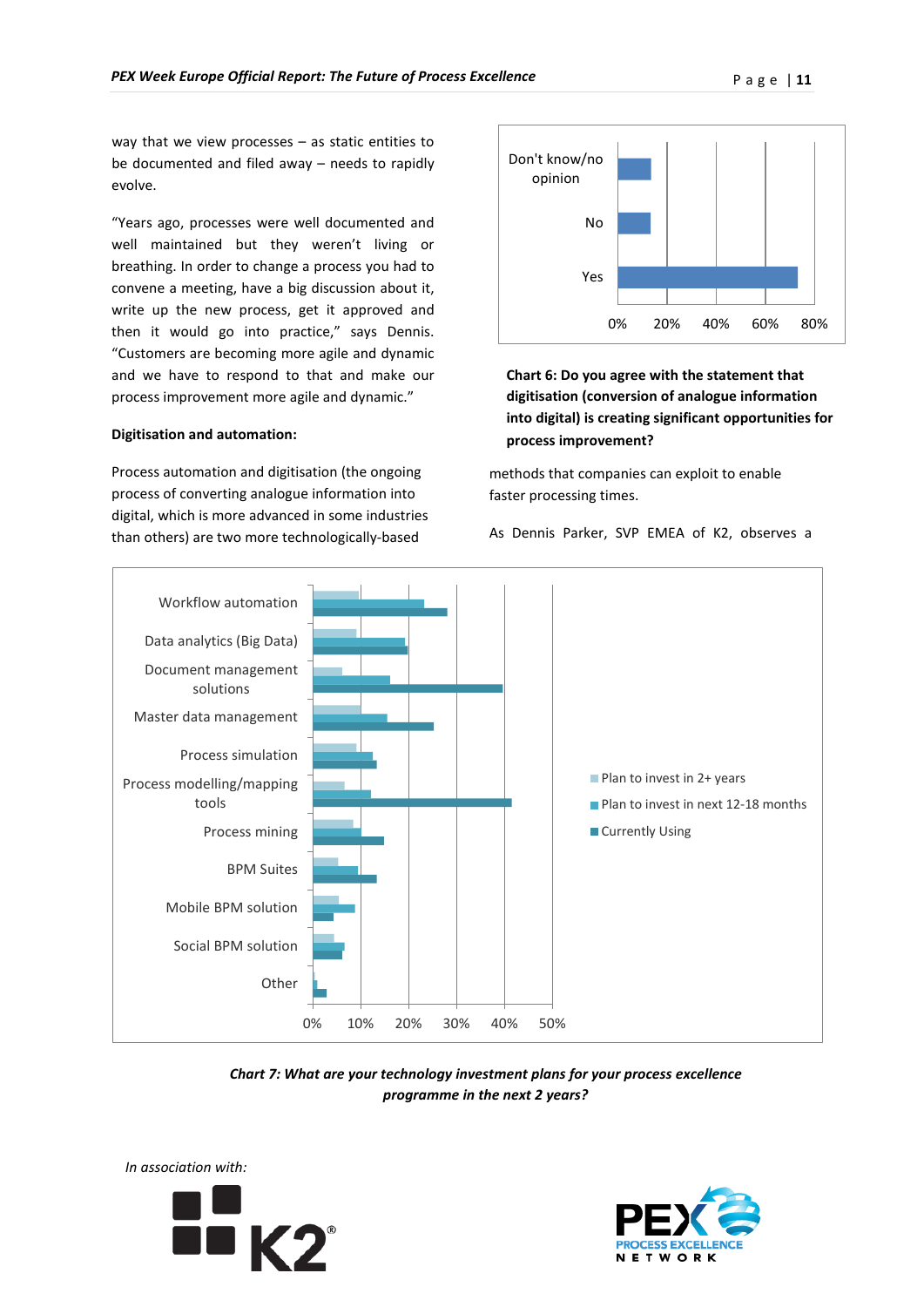good majority of processes remain largely manual.

"The reality is that companies are not very digitised today," he says. "We might think that they are and certainly we have a lot of technology but the majority of non-core business functions are in fact being run manually today."

Over 70% of survey respondents said that they believed digitisation created "significant opportunities for process improvement (chart 6) and nearly 25% said that they planned to invest in workflow automation technology in the next 12-18 months (see chart 7, previous page).

"We need technology aligned to process to build agility to change," wrote one survey respondent. "Today change is demanded by the client. Providers need to be able to rapidly change processes to produce new innovative products and services. Without technology aligned to process - a business will miss the market opportunities."

Advancements in technology are also making it easier to make changes without such heavy reliance on IT-departments. "Niche client-server applications make it more plausible for a process practitioner to help deploy quick data-movement solutions that don't depend on large strategic legacy systems changes," explained one survey participant.

However, automation is not an inevitable path to

*"The reality is that companies are not very digitised today. We might think that they are and certainly we have a lot of technology but the majority of non-core business functions are in fact being run manually today."*

- *Dennis Parker, SVP EMEA, K2*



*Chart 8: Should process professionals play a greater role in IT projects?*



### **Chart 9: What role does your process excellence team play in IT projects?**

process Nirvana, with nearly 30% of survey respondents unsure that digitisation presents significant opportunities or outright disagreeing with the sentiment. "Systems can also make processes more inefficient if workflow isn't considered during system design" observed one survey respondent. It can also "make us do damage more quickly," wrote another respondent.

Technology can clearly create significant opportunities for improvement, but process expertise is critical to ensure that poor process design isn't hardwired into the system. Over 80% of survey respondents felt that process





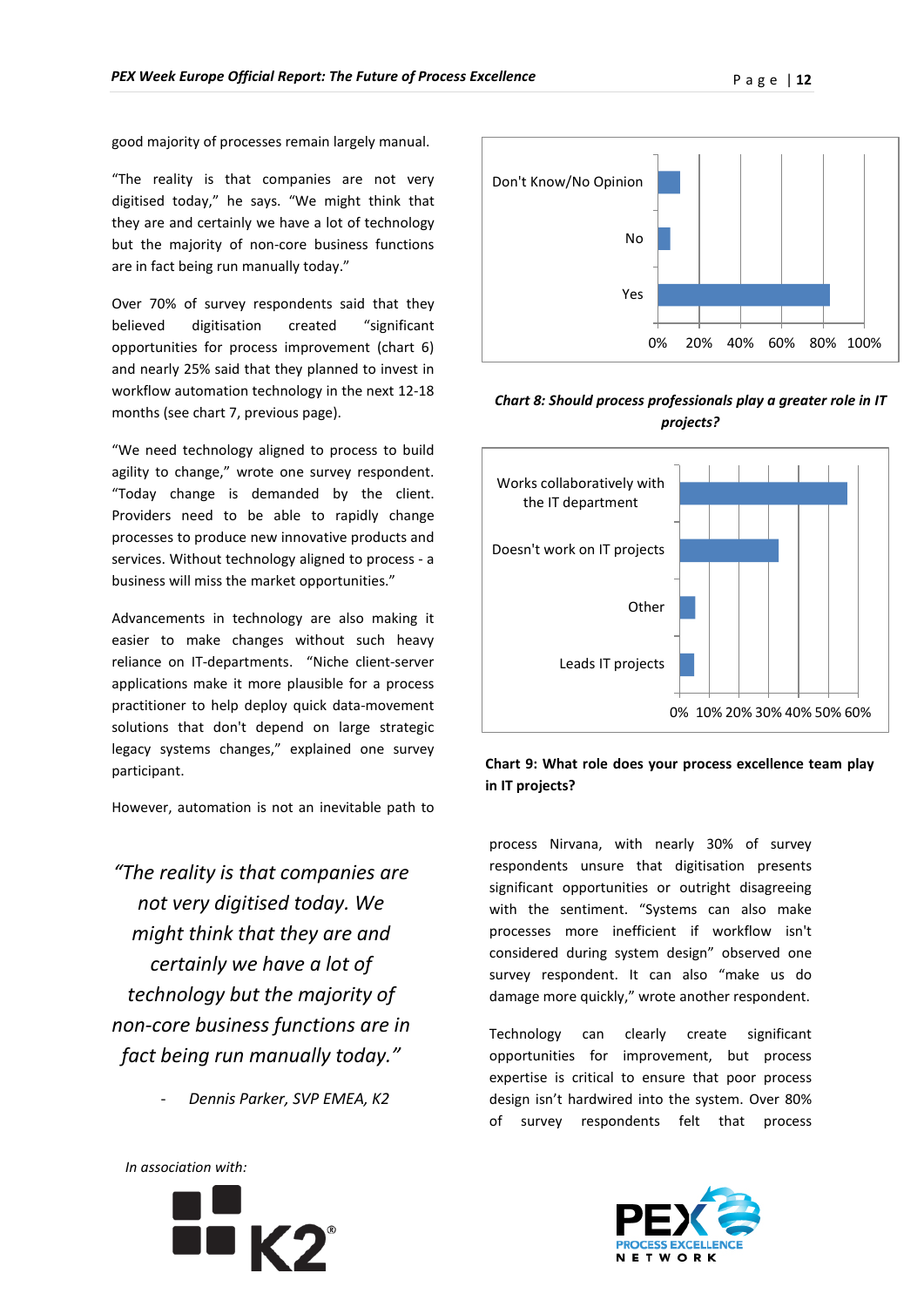professionals should play a greater role in IT projects.

There is still a gap, however, between those that think it is a good idea to play a greater role in IT projects and the reality. The majority of process professionals work collaboratively with the IT department (over 50% - see Chart 9, previous page) on IT projects. Meanwhile, over 30% of process professionals reported that they did not work on IT projects at all indicating that there is further scope for the profession to play a greater role with IT.

This is something that some organizations have moved to address, realizing the both parts of the equation – technology and process – would gain from greater collaboration.

Gregory North, Vice President of Corporate Lean Six Sigma at Xerox explains that he works very closely with Xerox's Chief Information Officer "to make sure we understand how process and technology go hand in hand" adding that "by

#### Feature interview: Towards The Digital future

*Innovative new business models, enabled by technology, are transforming everything from the music industry through to retailing. This will create new opportunities for businesses to serve customers and fill market niches, but also mean the destruction of some traditional business models, a process termed 'digital disruption'. What role will process professionals have in paving the road for this brave new future? Interview with Dennis Parker, Senior Vice President EMEA region for K2.*

#### **What do you see as the impact of digital disruption on business processes?**

Our customers and our employees today expect digital. In my mind, there's a natural momentum that will carry the trend forward and companies will learn to adapt to those trends. Those that do will thrive. Those that resist it will and continue to stay with older or more traditional models will come under pressure in the medium term.

For companies, this means it's either a time that's very challenging or it's a very exciting time. There are possibilities inside every kind of business. Take mortgage origination as an example. In many ways it's a process that has been fairly manual - even today. However, companies that are making the transition to a digital [mortgage origination] process are cutting the time from a customer's perspective from days to hours. That's one example but we could talk about many others: financial trades, new financial products, employee suggestions, expense claims, employee on-boarding, pricing management for retailers, quote to cash, invoice approval. It goes on.

There's an enormous set of possibilities for companies to consider both in driving digital disruption externally to their customers and internally to their employees. From an excitement point of view, it really has the potential to make a significant bottom line impact for companies that rise to the challenge.

#### *In association with:*  **in order to respond to these impacts? How do you think the process excellence function needs to evolve**

The traditional process excellence function within a business has been to define the process. Definition of the process and understanding what you want to get to is very important. But there's another lesson to be learnt, which is that it's important not to be too

analytical, trying to 'boil the ocean.'

If we're a medium to large size company and we're trying to define or write every single process in the company that's going to be like 'painting the forth bridge'- you'll get to the end and start again because life has moved on. One of the things is defining the process in a very pragmatic way, looking at the cost and time to implement and being very pragmatic about combining those two and seizing on the opportunity to grab the low hanging fruit and get maximum bang for your buck.

#### **Why do you think the gap between IT and process teams exists?**

If we look at business today […] the reality is that people are not very digitised today. We might think that they are and certainly we have a lot of technology but the reality is that the majority of non-core business functions are in fact being run manually today so we have to deal with that reality. It creates an opportunity but it's also something that I think we all recognize needs to improve.

The first thing is that process excellence must move closer to IT in the business. Of that there can be no doubt. Defining the process is one thing but at the end of the day, in order for that process to deliver business value it has to be executed. Giving people clear idea on what they should do – a clear policy – I don't think is the end game at all.

The end game for me is that those business processes really need to convert into executing business systems. And that's where we're going to see digital disruption.

*To listen to* the *full interview, please go to* <http://goo.gl/9bMPE>

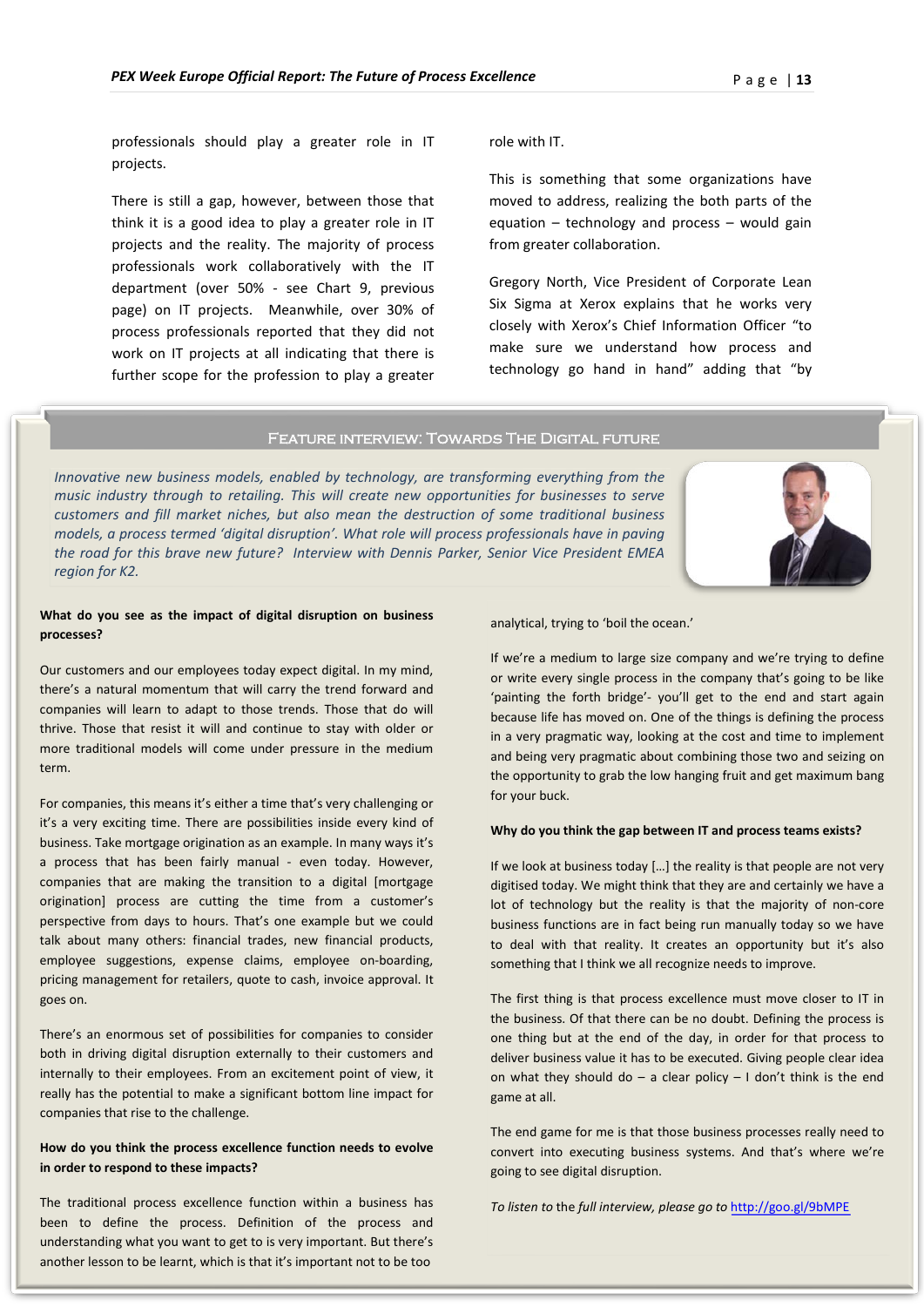bringing those two [process and technology] together upfront, there's a tremendous amount of power to be had."

It is not just a question of getting the IT department to start thinking about process – although that's certainly a component of it. Instead, it's about looking more critically at how improving processes together with new technologies can create stronger, more agile businesses.

Estelle Clarke, Head of Business Assurance for Lloyd's Register, says that the relationship with IT works both ways saying that it's important to look at technology early on when examining processes.

"The opportunities that IS [Information Systems] can now provide to fundamentally transform businesses is such that you really need their input about 'the art of the possible' early on before you go to do too much process work," she says. "Otherwise, you'll find that you might be missing something significant."

Bringing IT's technological capabilities together with process excellence methodologies could provide a powerful foundation to help create the agility that businesses require today to deal with fast-changing consumers.



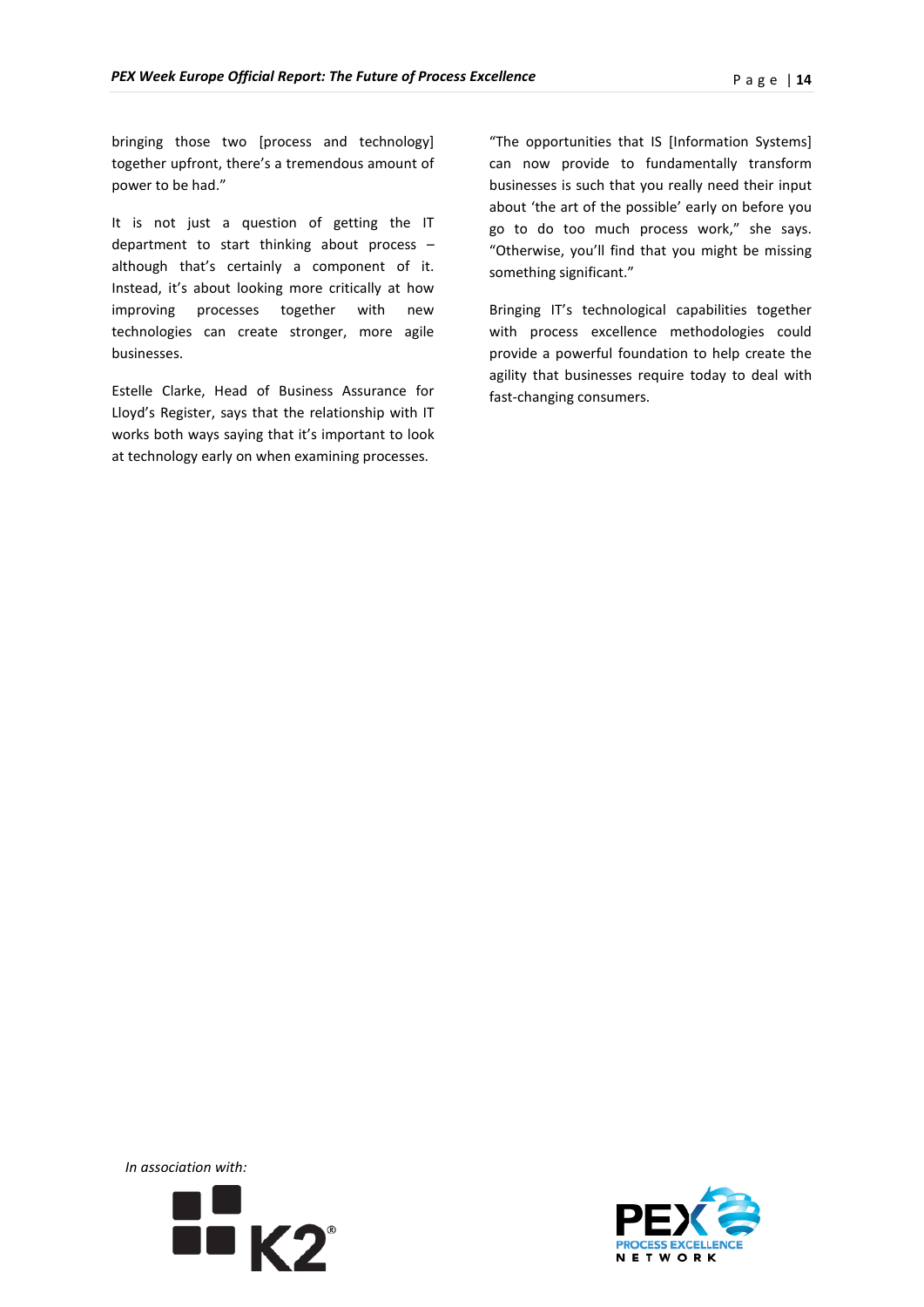# TREND #3: STRATEGICALLY ALIGNED

### <span id="page-14-0"></span>**PROCESS EXCELLENCE NEEDS TO KEEP BUSINESS OBJECTIVES IN FULL FRAME**

Traditional drivers for process excellence such as reducing cost, increasing efficiency and improving customer satisfaction – while still core drivers for process excellence across the majority of companies – have lost some ground since our 2011 survey against other business objectives such as increasing market share and revenue, reducing operational risk and increasing business agility.

Just over 50% of companies reported "Improve Customer Satisfaction" being among the top three drivers for process excellence in 2013 versus 66.9%

in 2011 (see chart 10). Reducing costs (54.6% in 2013, 63.7% in 2011) and improving efficiency (55.4% in 2013 versus 68% in 2011) also experienced similar declines. Meanwhile, nearly 20% of respondents cited "Increasing business agility" as one of the top 3 business drivers for process excellence, the first year that PEX Network has included this answer.

The shift away from what might considered some of the more traditional drivers of process excellence also belies a move away from strict



#### **Chart 10: What are the top three drivers for your process excellence programme?**

*\*The driver "Increasing Business Agility" was not measured in 2011*



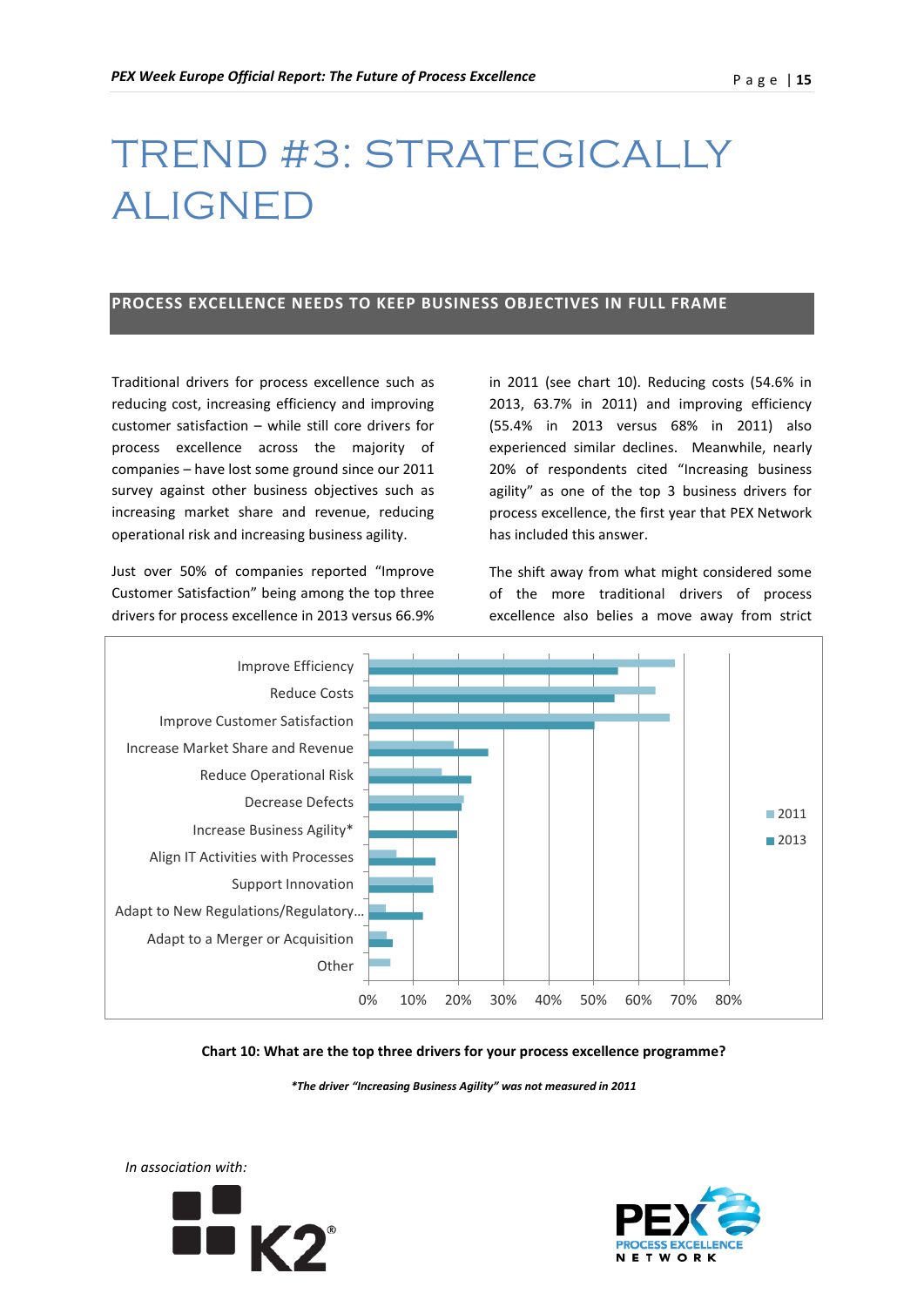deployments of a methodology or set of standards and towards the pragmatic view that process excellence teams enable business strategy - using whichever tools make most sense to utilise

"My approach tends to be that if you can achieve the right outcome in a quicker and more efficient way, then tell me about it and then we'll change the process to reflect that," explains Simon Dennis of Fujitsu. He says that this is in contrast to earlier times when "process parts of organizations were seen very much as policeman, policing whether the business was deploying what they [the process teams] had written."

Chris Arquette, Six Sigma Black Belt at Crown Equipment Corporation, says that he's see a distinct shift in focus away from process excellence as a deployment of tools or discrete projects to an integral component of the organization.

do Six Sigma.' Now it's more 'we have to do continuous improvement or process improvement or some form of operational excellence'," he explains. "It's being looked at as more of a strategic pillar that's becoming part of the business and not just an initiative or a Programme."

Gregory North, Vice President Corporate Lean Six Sigma at Xerox thinks that this is an important shift for process professionals to make: "We change the terminology [of quality/process/continuous improvement] a lot. I go back to Juran and quality management systems and then the introduction of Lean and Six Sigma. I think what we have to do is, to some extent, be open and willing to be less adherent to labels and more focused on capabilities and competencies."

Over 18% of respondents indicated that linking process improvement with top level business strategy was their key challenge for the year.



*Chart 11: What do you see as your main process excellence challenge for the year ahead? (2013-2014)*





"It's no longer 'we have to do Lean or we have to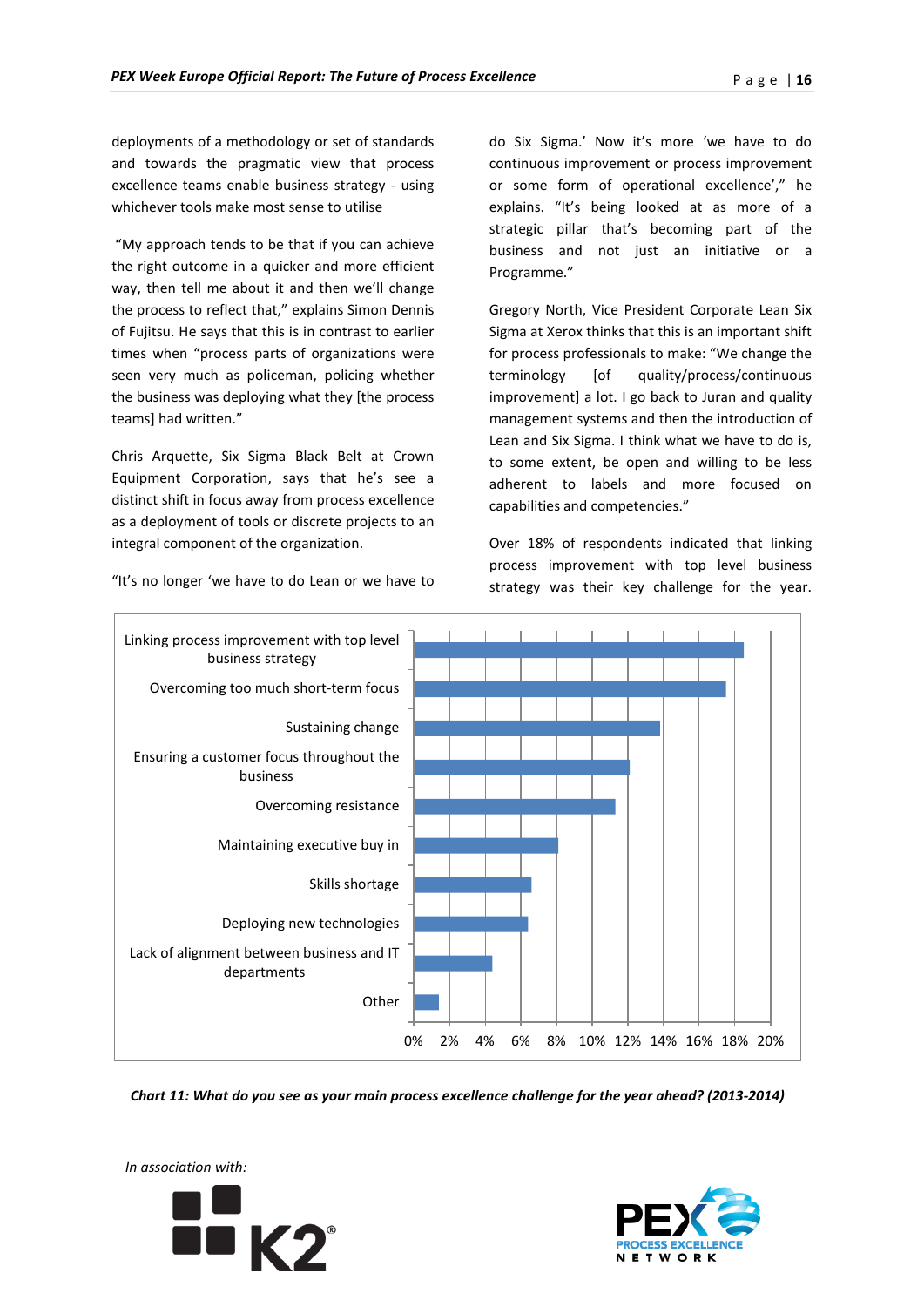Shortly behind that, 17.5% of respondents cited overcoming too much of a short-term focus as their core challenge (see chart 11).

Ron Greco, VP, Business Excellence Programme Lead at TD Bank, AMCB says that part of this could be a natural progression of process thinking within organizations. "The baseline of what people know about process is significantly different from what it was 10 or 20 years ago," he says. "In general a lot of people already have the basics of process over function. This practice has taken hold in most industries and we've got to go to the next level."

It appears, though, that some stakeholders have yet to be convinced. While interest in process excellence is still largely expanding within companies (over 40% of survey respondents reported expanding interest in process improvement at their organization), 11.7% of survey respondents reported that their process excellence programme was either at risk in 2013 or had already been dismantled - a relatively large increase since the 5.7% reported in our 2011



### **Chart 12: Which statement best describes the perception of process improvement at your organisation?**

*"It's no longer 'we have to do Lean or we have to do Six Sigma.' Now it's more 'we have to do continuous improvement or process improvement or some form of operational excellence'. It's being looked at as more of a strategic pillar that's becoming part of the business and not just an initiative or a programme."*

- *Chris Arquette, Six Sigma Black Belt at Crown Equipment Corporation*

#### survey.

It's important to stay focussed on what business stakeholders need, argues Delphine Telboul. Statisticians have sometimes tended to focus too much on the details of process and not enough on the people involved in it, to the detriment of how people perceive the process function in organizations: "What you end up doing is creating resistance in the stakeholders. You need to understand where they're coming from and put yourself in the shoes of the people you are talking to."

Vince Pierce, Senior Vice President of Global Business Transformation at retailer Office Depot says that sometimes process professionals don't know how to relate process to clear business objectives.

"Some of our professionals, particularly those in the younger generation who are learning the ins and outs of these principles and concepts, sometimes aren't very relevant to the business leaders they're working with," observes Pierce. "We try to focus on the tools and the concepts of quality, continuous process excellence and sometimes have a hard time connecting that to, 'so how do we drive the business? How do we use



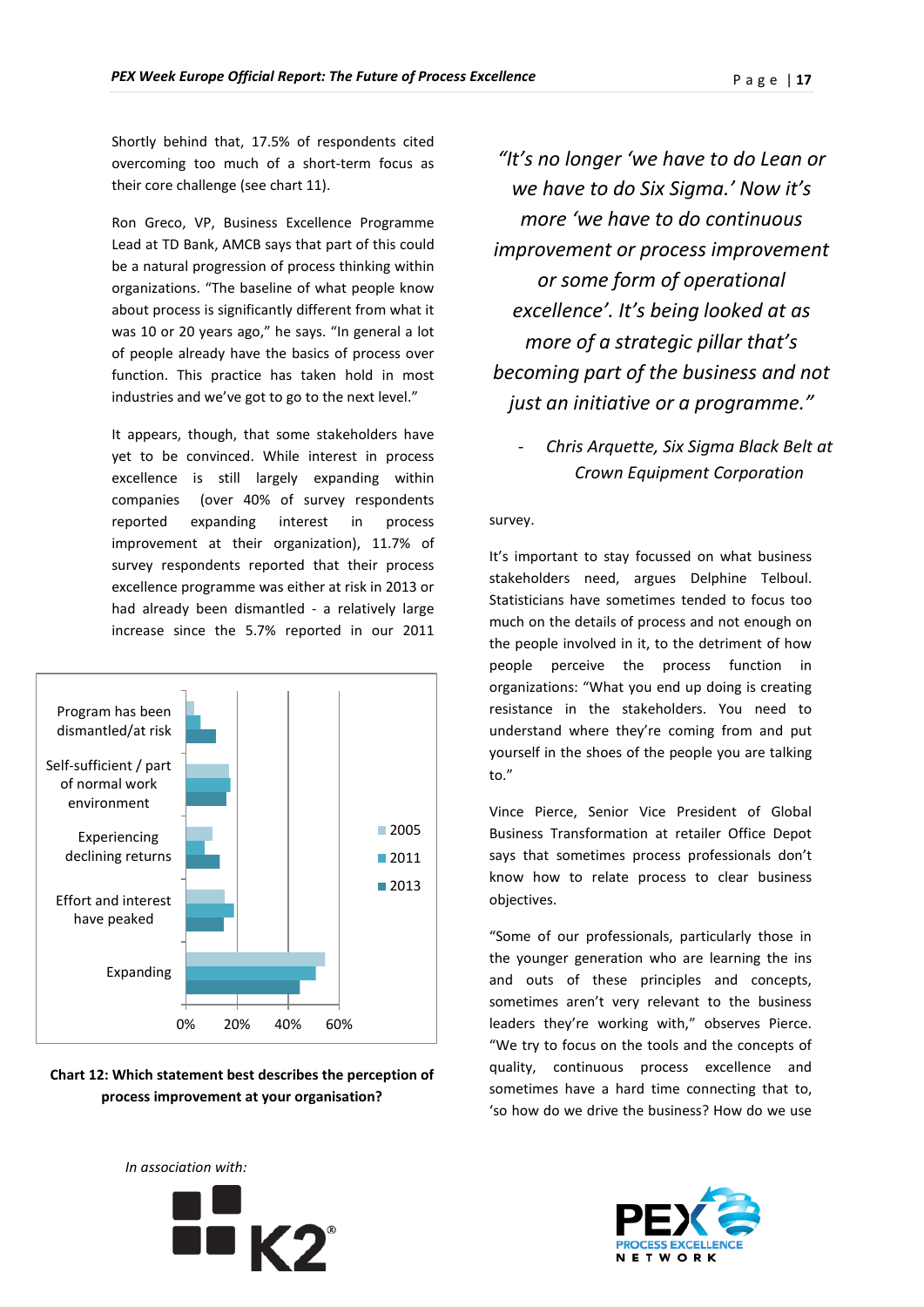those concepts and that thinking to reshape the business model or the operating model in the company?"

Simon Dennis of Fujitsu agrees. "I think a lot of process professionals have been locked in their processes," he says. "They might be experts at managing problems or experts at managing capacity or whatever the case may be  $-$  but we need process people who can facilitate business conversations who, in that business conversation, can really get to the bottom of what would really add value to the business so that it can be implemented into the process."

Gregory North, Vice President of Lean Six Sigma at Xerox, says that the nature of process excellence has been changing and the tools and methodologies need to adapt to reflect this new reality.

"If you go into a net speed world, where we're also dealing with ERP implementations and whole-scale changes in global processes and […] If that's the new game we're in, we need to bring to that match what amounts to a different lens and a different set of skills and competencies", he says. "We need to help surface individuals who are very good at double clicking out until they see the macro business picture, not just within the four walls of our corporation, but also across the silos of companies into alliances; upstream and downstream of our business, looking to our customer space and our customer's customer space."

"We need process people who can facilitate business conversations who, in that business conversation, can really get to the bottom of what would really add value to the business so that it can be implemented into the process."

**-** *Simon Dennis, Head of the Business Management System, Fujitsu*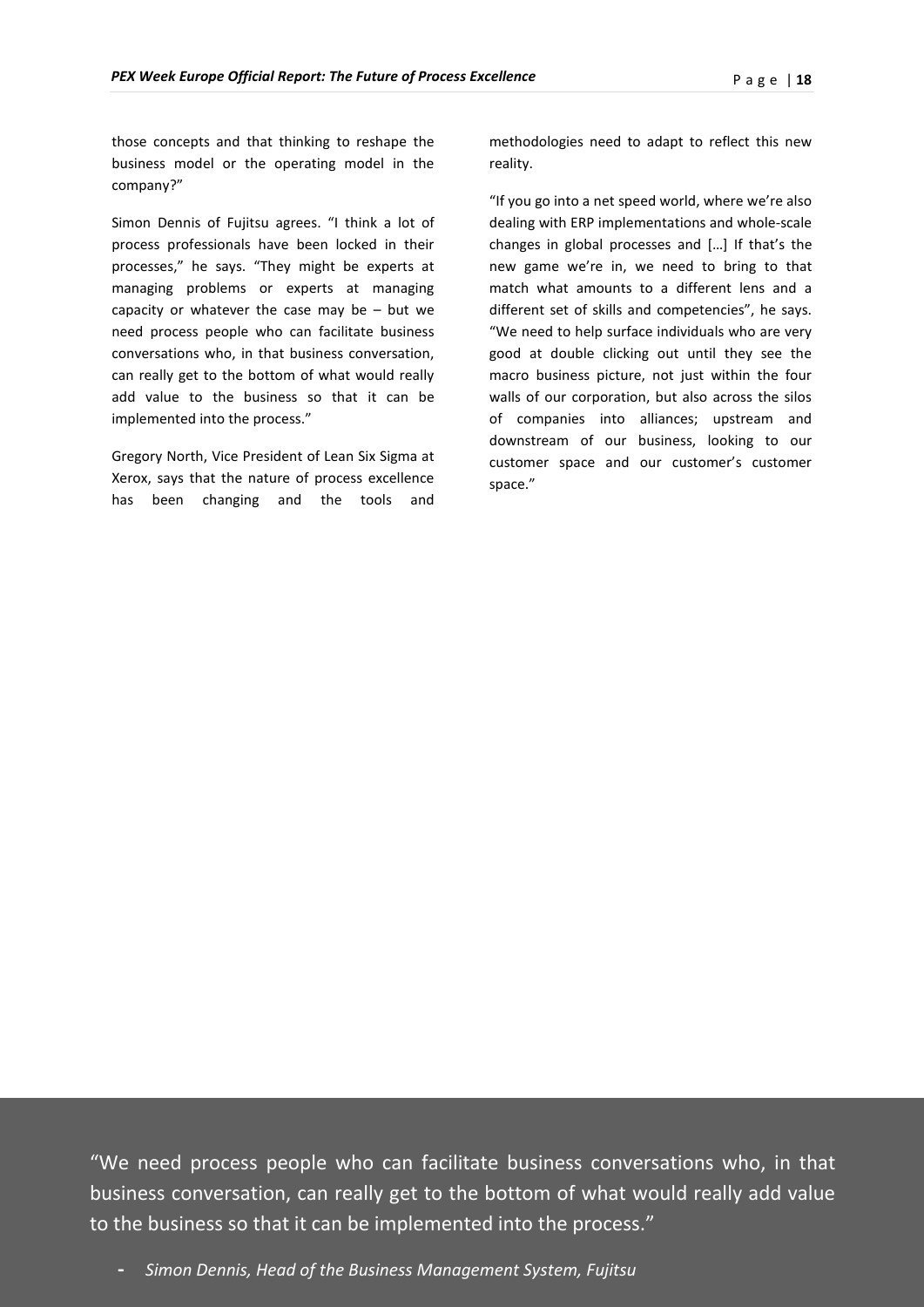# CHALLENGE: GETTING A GRIP ON DATA

### <span id="page-18-0"></span>**TRANSLATING DATA INTO INSIGHT**

The foundation for all of this – the focus on the customer, the increasing need for speed, the rise of IT-enabled processes, and the notion that process excellence is becoming more strategically focused – is data. Information about how the business is performing enables employees to better understand the reality the business is facing and make better decisions about how to tackle those challenges. Meanwhile, today's technology enables businesses to generate more data than ever before – about its customers and about how it is performing.

However, the vast majority of companies are struggling with discerning meaningful insight from data.

"Data is out there and it's very accessible so there's no doubt that it is key and there can also be no doubt that it is at the core of driving excellence in process," argues Dennis Parker, of K2, adding that "process without data is meaningless."

In concept, this is easy to understand. However, in practice, it is clear that many companies are struggling with very basic problems around data management and intelligent use of data.

A mere 10% of companies reported not having any concerns about challenges with data, with nearly 60% of respondents cited issues with the "organization not using data effectively" and over

*In association with:* 



#### **Chart 13: Which data challenges apply to your organization?**

50% questioned the integrity of the data they do have ("incomplete or inaccurate").

"We've got lots of data. But where it is, why we've got it, how it links in with other data, where are the gaps are the sorts of questions that we are working on at this very moment" explains Mark Robinson, change agent at University of St Andrews.

That experience resonated with many of the telephone respondents.



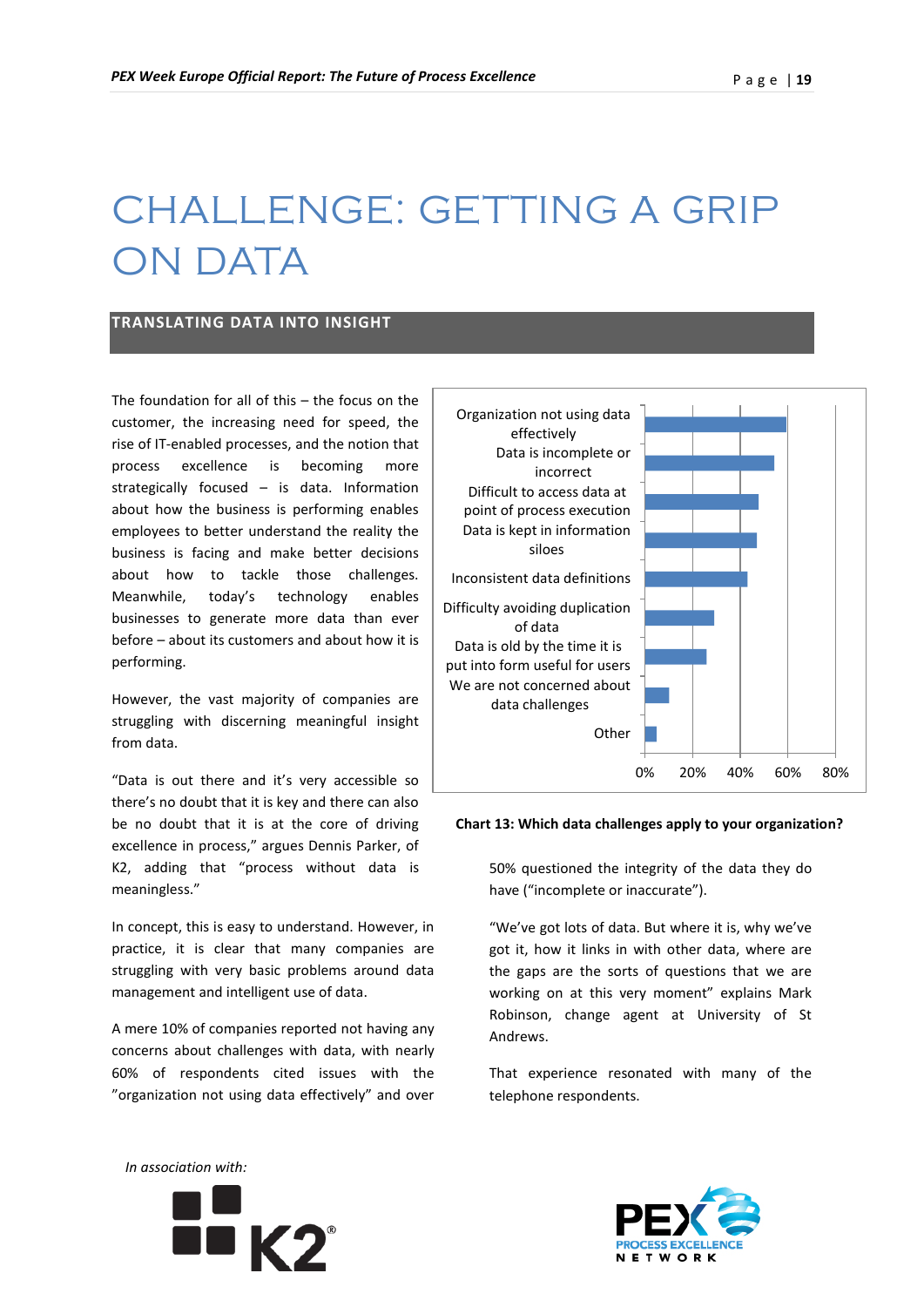

#### **Chart 14: Which statement best describes your organization?**

"The difficulty we have here is that our company went through mergers and acquisitions and each company had their own legacy systems. So you can't actually use that data to compare anything," commented one telephone interviewee, who wished to remain anonymous. "We have a lot of people who look at data locally and make decisions on that, but it's not in comparison to other business units."

He added that the data is not being used to make decisions at the ground level but more as a reporting tool for managing upwards.

"Every business needs to have some form of big data or business intelligence strategy," observes Dennis Parker, VP EMEA for K2. "But is that going to change the way they do business on a day-today business today? Well, actually maybe not. I think what's more interesting is getting to your current data. The reality of it is, that for want of technical challenges, sometimes authorization challenges and issues in unlocking that data many businesses are not able to get to their data."

Jatinder Brainch from Zurich Insurance agrees: "In today's environment of ever increasing amounts of access to customer information, it is very clear that big data is extremely valuable. Having access to the data is one component. We should be very clear in understanding what questions we are trying to answer with this data to start with."

In addition to the technical challenges around getting good data – system inadequacies and problems with data integrity – the other problem relates to the challenge of translating data into actionable insight.

As David McGee at the Catholic Health Initiative puts it: "We're getting all this data, but how do we plough through it to manage the organization effectively? We may measure 20 different things but only 2 or 3 of those things are really important."

"People are struggling to get the right information that they need to make the right decisions at the right time," says Bob Norris from Deloitte. "Performance measurements systems are so antiquated or they're measuring everything and not necessarily the right thing as it's geared and tied to process."

That corresponds with the survey results. Nearly 75% of survey respondents reported that they felt they were not focussed on those critical few metrics that mattered most to business performance, focusing on too many metrics, too few, or, in some cases, none at all (see chart 14).



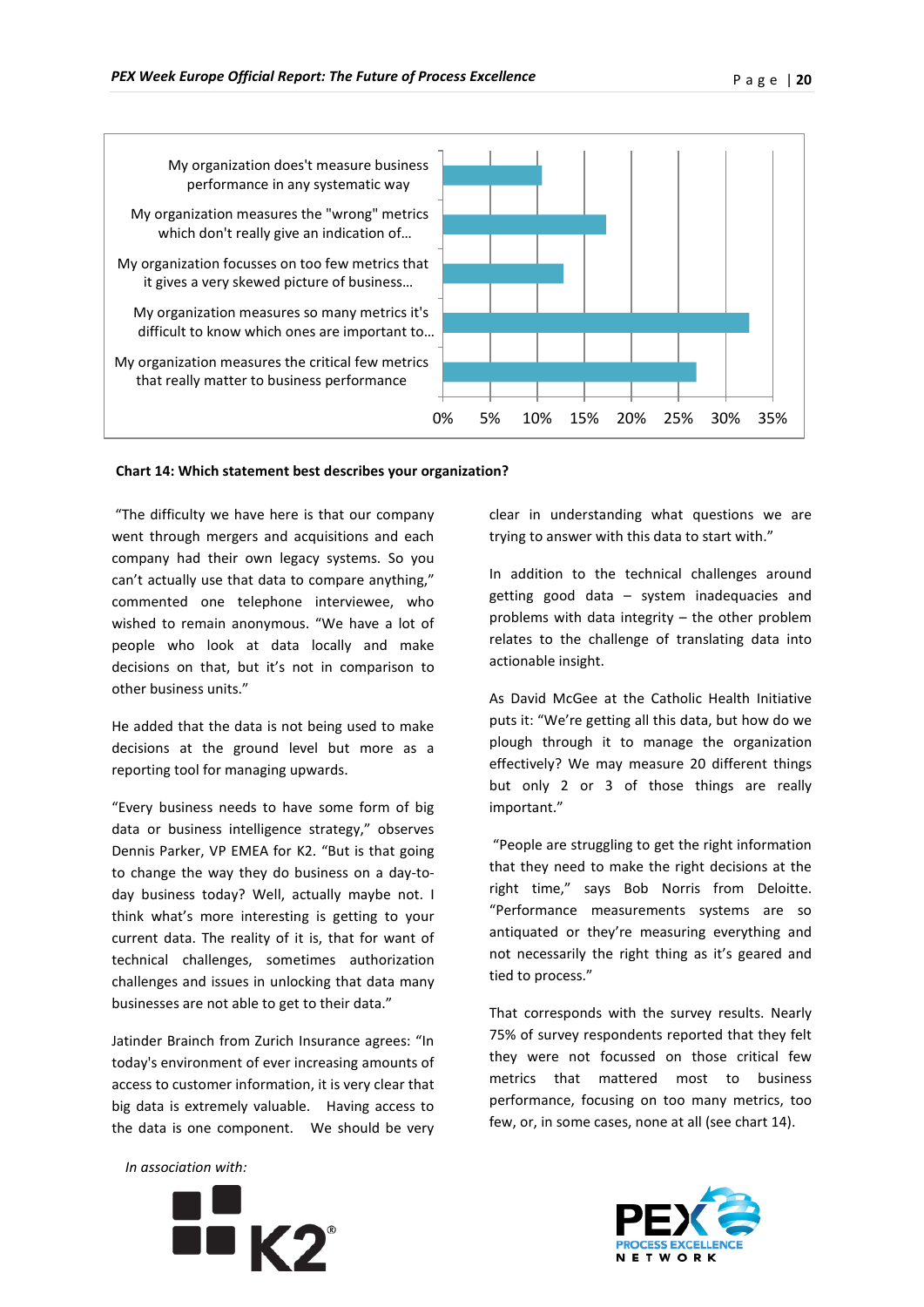However, Steve Guns, Director, Division Quality at John Deere Financial says that companies can concentrate too much on the inadequacies of their measurement systems: "You're never going to have the perfect measures," he says. "It's more about finding the one close enough to identify the opportunities to drive the result."

But, he adds, as the focus of the business changes, measurement systems need to change with it: "With those new drivers of business, what we've learned - particularly on the customer experience side - is that we need to be measuring different things. That gives us a different view of opportunities that we didn't see before. That drives change in the measures. In a positive way the measurement systems becomes agile."



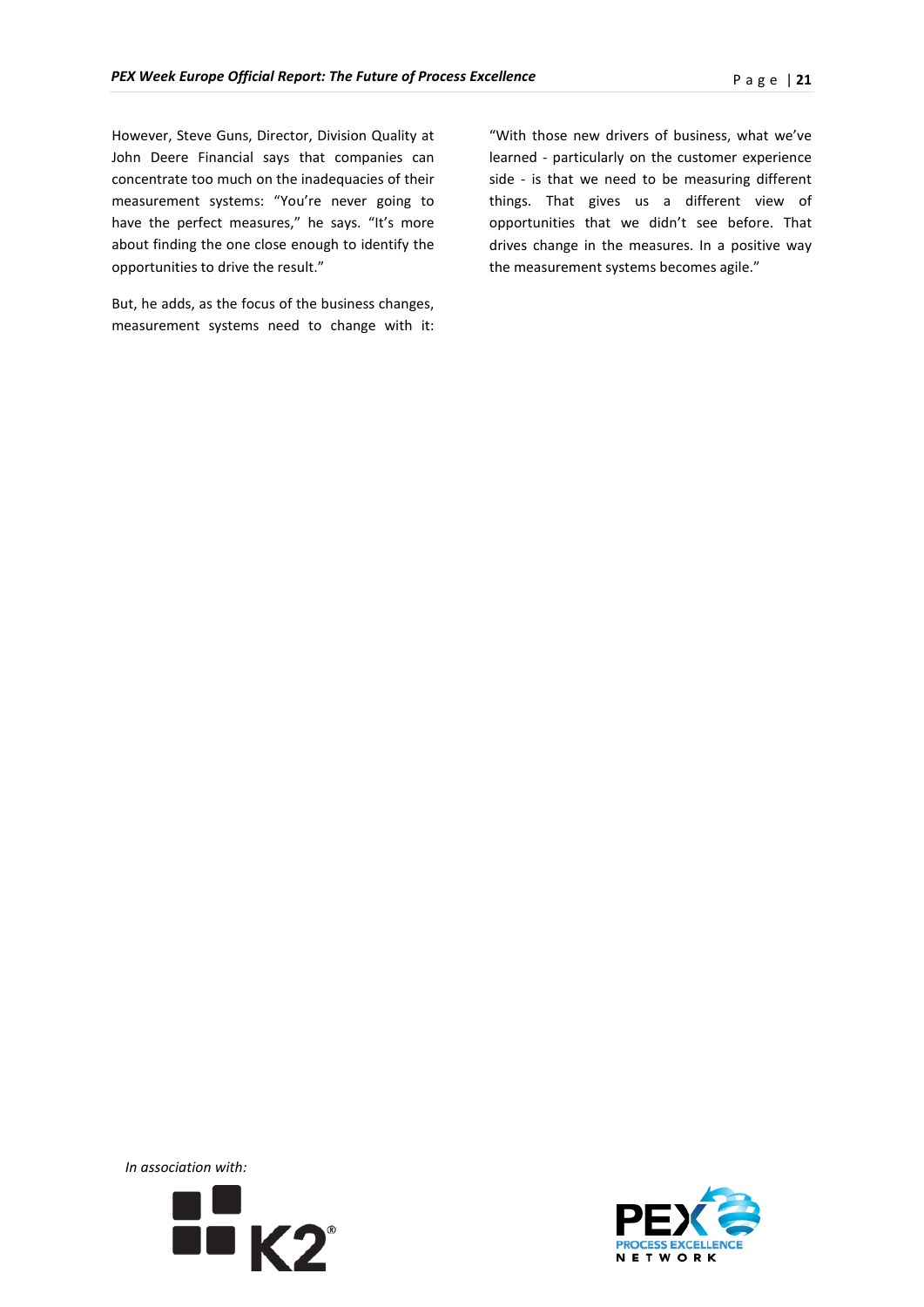## CONCLUSIONS

As Dr. W. Edwards Deming – often cited as the "father of quality" – once said, rather ironically: "It is not necessary to change. Survival is not mandatory." Improving the way that work gets done and adapting to change will always be something that organizations that wish to survive will be required to do.

Process improvement methodologies such as Lean and Six Sigma – among others - have been proven to be effective over the past decades in helping organizations identify the root causes of problems and uncovering and implementing solutions in a controlled manner.

But process excellence methodologies and approaches must adapt as economic conditions get more competitive and changing consumer habits driven by technology lead to an unprecedented pace of change. The focus needs to shift to ensure that process excellence enables an organization to deliver on its objectives by focusing on improvements that matter most to customers.

Speed and agility are becoming critical components of successful process excellence programmes. Process professionals are focussing on delivering business benefits faster through shorter projects. At the same time, process excellence can enable an organization to service client needs more quickly by reducing processing and/or lead time. Automation and digitisation hold great promise for increasing the speed of business by automating repetitive tasks. Greater

collaboration with IT is also an area of opportunity for gaining improvements through the alignment of technology and process.

Finally, process excellence needs to be more strategically aligned. It is important to cultivate individuals that can have those "business conversations" to ensure that the process excellence function remains relevant to business executives. Telephone research suggests that some organizations are moving away from strict Lean Six Sigma deployments into a more pragmatic, "tool-agnostic" approach to process excellence that draws on the tools and methodologies as appropriate.

Data is playing an increasing role in today's businesses, enabling companies to gain a better understanding of their customers, market, and their own performance. Process professionals have long required data to discover root cause, baseline performance and measure the impact of improvement. However, as the technological capability of processing large data sets advances, the challenge of first getting at that data, secondly, sifting through the data to decide what's important, and finally, figuring out how employees can act on that data is a challenge that few companies feel they are doing well.

Ultimately, process excellence is about helping to create ways of working that help the organization successfully deliver on its goals to customers, employees and shareholders – both now and into the future.



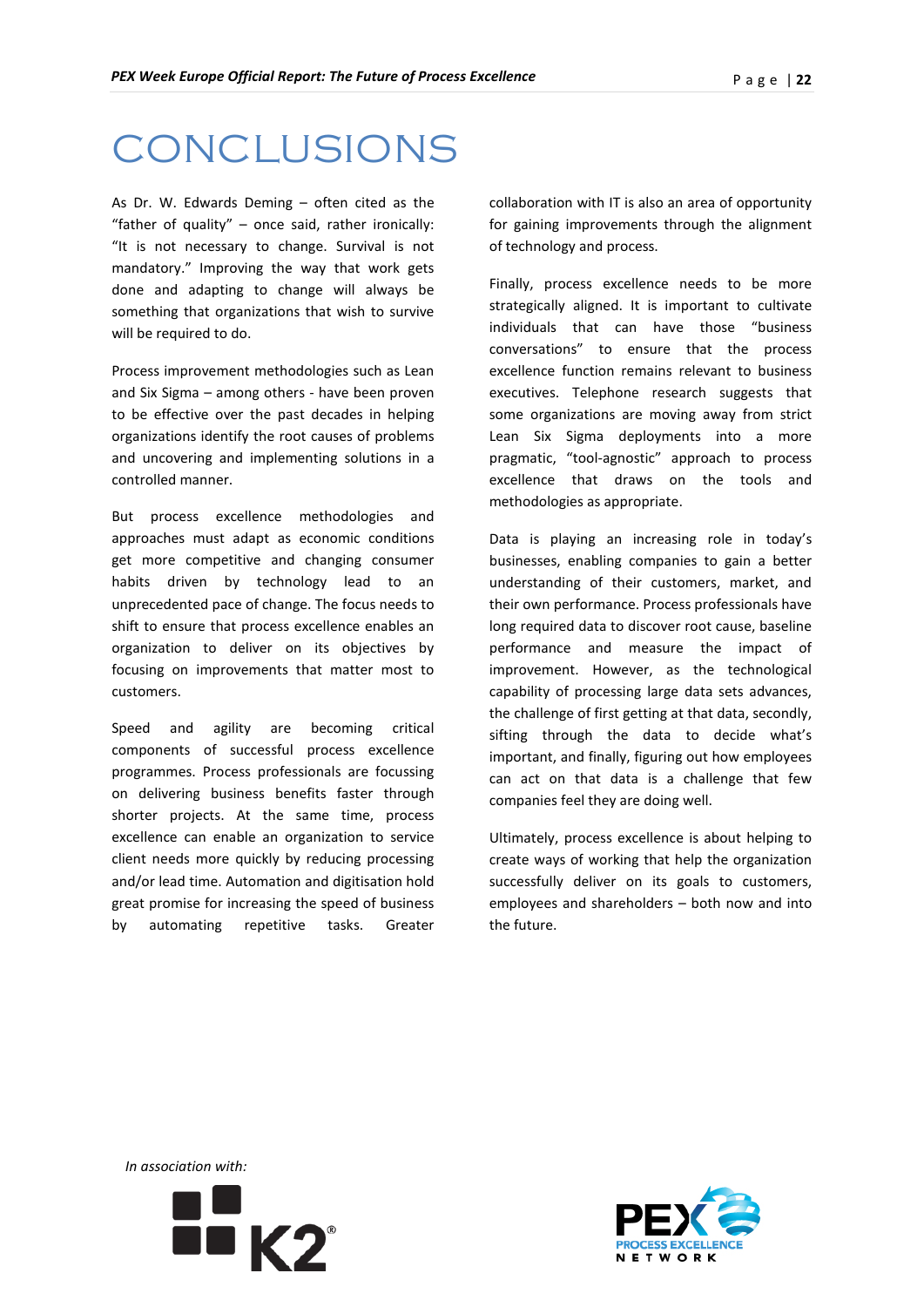# INTERESTED IN LEARNING MORE?

### <span id="page-22-0"></span>**LEARN MORE AT PEX WEEK EUROPE**

*PEX Week Europe brings you the latest thinking and doing in process excellence* 



Creating a culture of culture centricity to focus process improvements on what matters most to your customers will be among the core themes at PEX Week Europe. Hear how leading companies in Europe are using process excellence as a critical edge to get ahead in challenging times.

Join **[PEX Week Europe](http://www.processexcellencelondon.co.uk/) in London April 29- May 1, 2013** to refresh your knowledge, add to your contacts, delve into the big questions and update your network of providers.

Here's what you can expect:

- **25 in-depth case studies** from some of Europe's most admired and respected companies including: Centrica, Kodak, Virgin Media, Kraft, Deutsche Bank TNT Express, Avis Budget and more…
- **20 industry leading solutions providers** in the Exhibition Hall to bring you hands on with the latest technology, up to speed on the latest thinking and on-trend with the biggest names.
- **10.5 hours of structured networking a great chance to get face-to-face with like-minded** process professionals.
- **6 highly interactive and practical workshops** designed to go past the theory and give you the practical tools and knowledge needed to accelerate your process results
- **Two day certified Process Professional Training Course** designed to help those at the project level develop the specialised skills they need!
- **One chance to meet and receive advice** from the most innovative consultants, experts and software providers all ready to help you take your process strategies to the next level

Want to find out more? Visit [www.processexcellencelondon.co.uk](http://www.processexcellencelondon.co.uk/) to download the brochure.



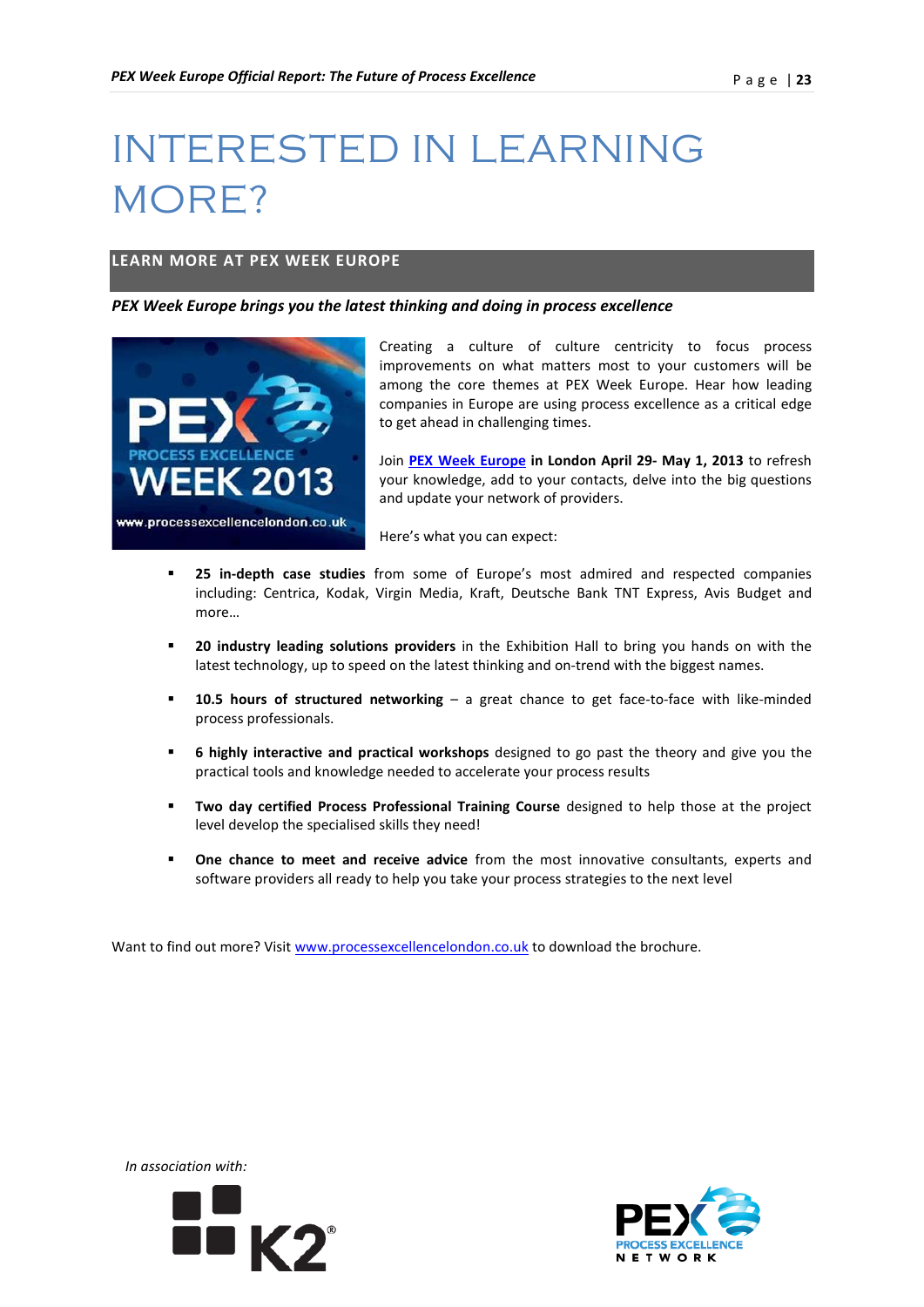# REPORT SPONSOR

<span id="page-23-0"></span>



Find out more about K2 at [www.k2.com](http://www.k2.com/)

Companies are turning to automated business processes to streamline processes and reduce cost. K2 software combines workflow, forms, data and reports that enable companies to achieve this objective.

Process automation needs are diverse. In every implementation processes managed by K2 eliminate paperwork, streamline processes, increase visibility and reduce cost. That's why more than 2000 customers across 42 countries use K2 to run their business processes - every day.

With K2's visual tools, creating, launching and using the first K2 application is a snap. Reusable components ensure the next application delivers faster than the one before, and when the business needs change, it's easy to update your K2 apps to fit.

Loan origination, employee suggestions, expense claim management, insurance underwriting, software change management, new matter intake, new customer on-boarding, vacation requests, quotes, accounts payable, invoice processing are just a few of the examples that customers have automated using K2 software. See detailed customer case studies and videos here:<http://www.k2.com/customers>

K2's EMEA business is headquartered in Wimbledon in West London and services customers in the United Kingdom, Europe, Middle East and Africa.